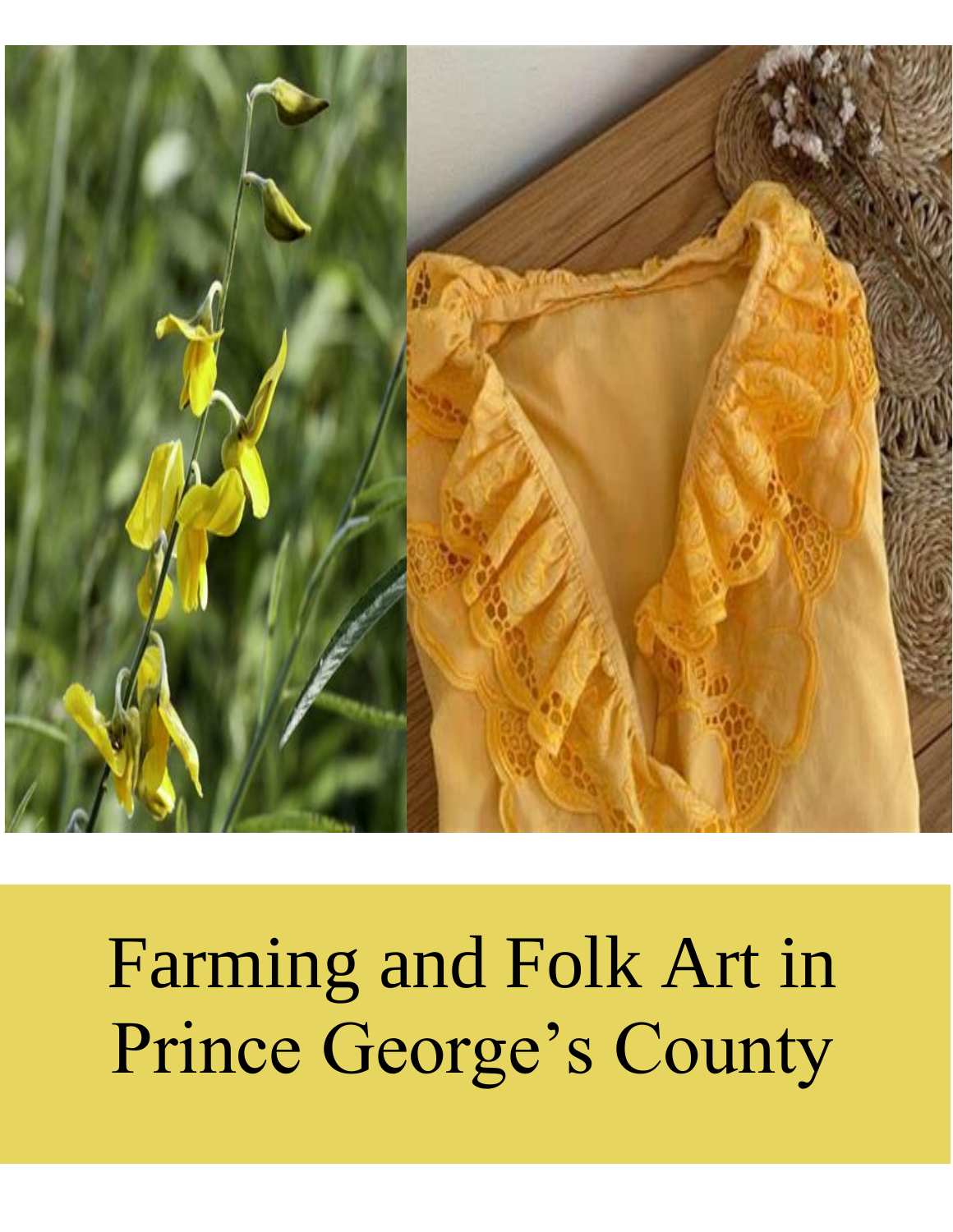Alee Chios, José A. Hernández Sr., Ben Hung, Gaile Mallon under the supervision of Dr. Jose-Luis Isurza

> ENST472 Capstone in Environmental Science and Technology The University of Maryland, College Park Spring 2021

PALS - Partnership for Action Learning in Sustainability An initiative of the National Center for Smart Growth

> Gerrit Knaap, NCSG Executive Director Kimberly Fisher, PALS Director

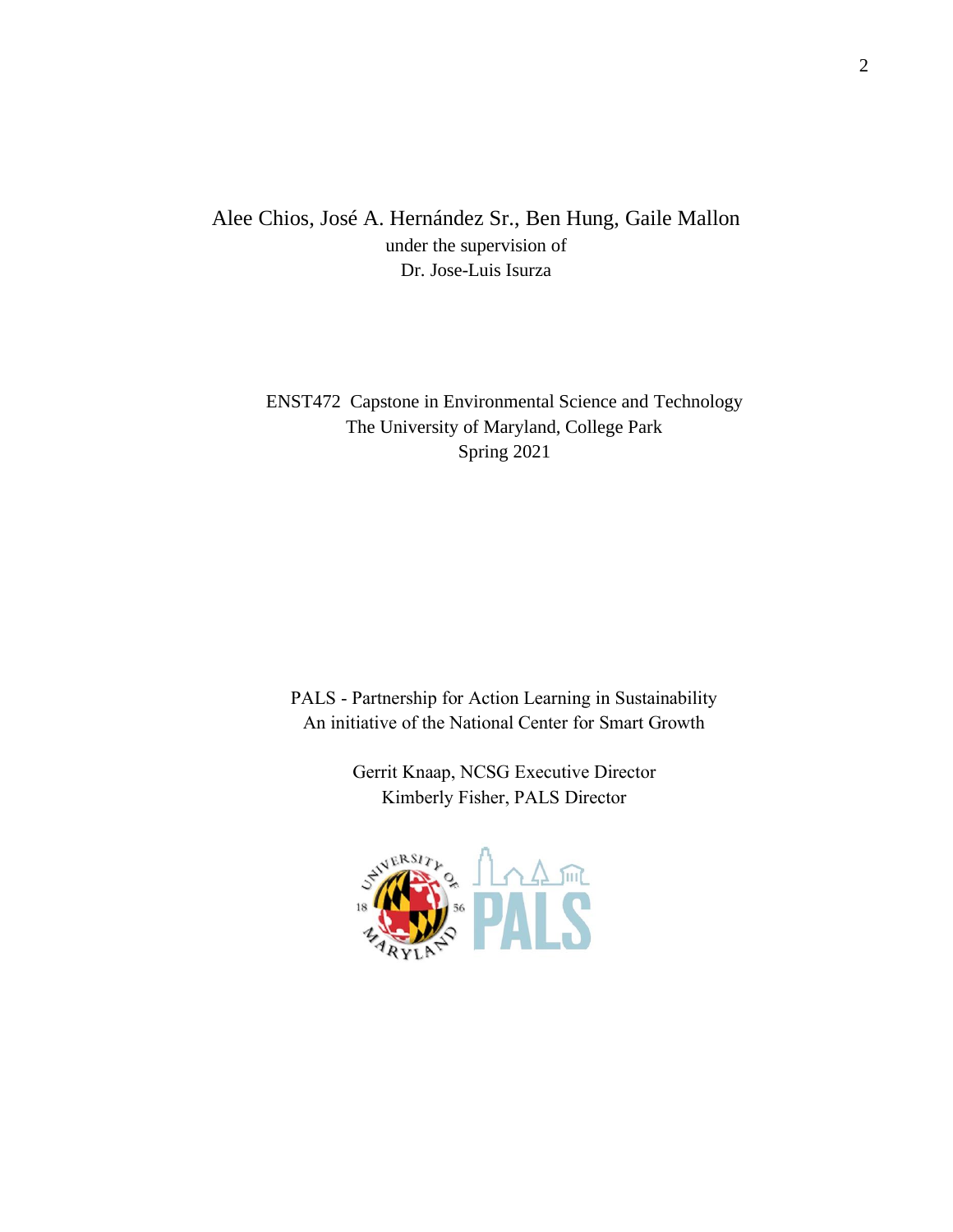## *Executive Summary*

This research project aimed to connect local farmers and artists by identifying common materials used by local artists, evaluating the production capacity of local farmers, and exploring the potential to establish a network between farmers and artists. To achieve these outcomes, we identified local artists and farmers and conducted interviews to assess their opinions. Finally, we summarize our preliminary findings and provide recommendations for future iterations of this project.

As a result of successful interviews, we became aware of local farm products, including dyes and fibers from plants and others from livestock. Some specific items we found include Sunn Hemp, Flaxseed, Coir, Cotton, Indigo, Sorghum, and Alpacas and Llamas. Coincidentally, most of the fibers and dyes mentioned are in constant demand by artists, supporting the argument that local demand and supply exist within the community.

The principal obstacle to the efficient meeting of artists and farmers populations is the lack of a productive and competent network to bridge the two groups into a more active market. One recommendation is for farmers to explore crops that are easier to grow in Maryland's climate, as well as establishing a more visible presence in online markets. Today, technology businesses reach potential customers. With up-to-date knowledge on demand, farmers will be able to reach almost all sectors of their local communities.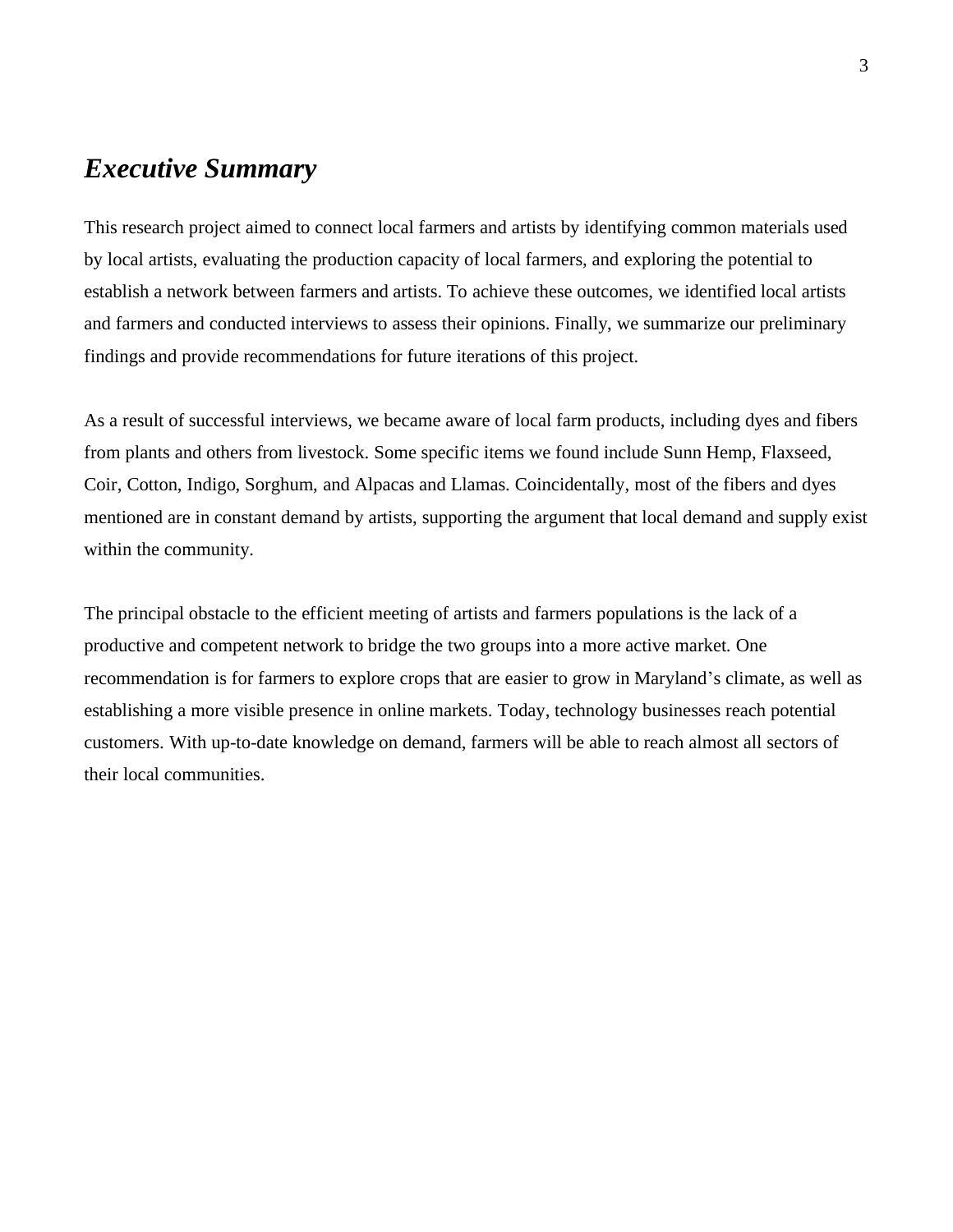## **Table of Contents**

| <b>Introduction</b>                                         | 5<br>6 |  |
|-------------------------------------------------------------|--------|--|
| <b>Literature Review</b>                                    |        |  |
| History of Farming and Folk Art Relationship                | $\tau$ |  |
| Materials Used for Folk Art                                 | 8      |  |
| Farmland in Maryland                                        | 9      |  |
| <b>Agricultural Technology</b>                              | 10     |  |
| The Economics of Agriculture and Art in Maryland            | 10     |  |
| Methodology                                                 | 12     |  |
| <b>SWOT Analysis of Current Farming and Artist Networks</b> | 13     |  |
| Strengths                                                   |        |  |
| Weaknesses                                                  |        |  |
| Opportunities                                               |        |  |
| <b>Threats</b>                                              |        |  |
| Connecting with Farmers and Artists                         | 14     |  |
| Interviews                                                  | 15     |  |
| <b>IRB</b> Process                                          | 15     |  |
| Analyses of Interview Responses                             | 16     |  |
| Results                                                     | 17     |  |
| Findings                                                    | 17     |  |
| Concerns                                                    | 19     |  |
| <b>Conclusions and Recommendations</b>                      | 21     |  |
| References                                                  | 23     |  |
| Appendix                                                    | 24     |  |
| 1 Artist and farmer email template                          | 24     |  |
| 2 Survey instrument to conduct farmer interviews            | 25     |  |
| 3 Survey instrument to conduct artist interviews            | 26     |  |
| 4 IRB consent form                                          | 27     |  |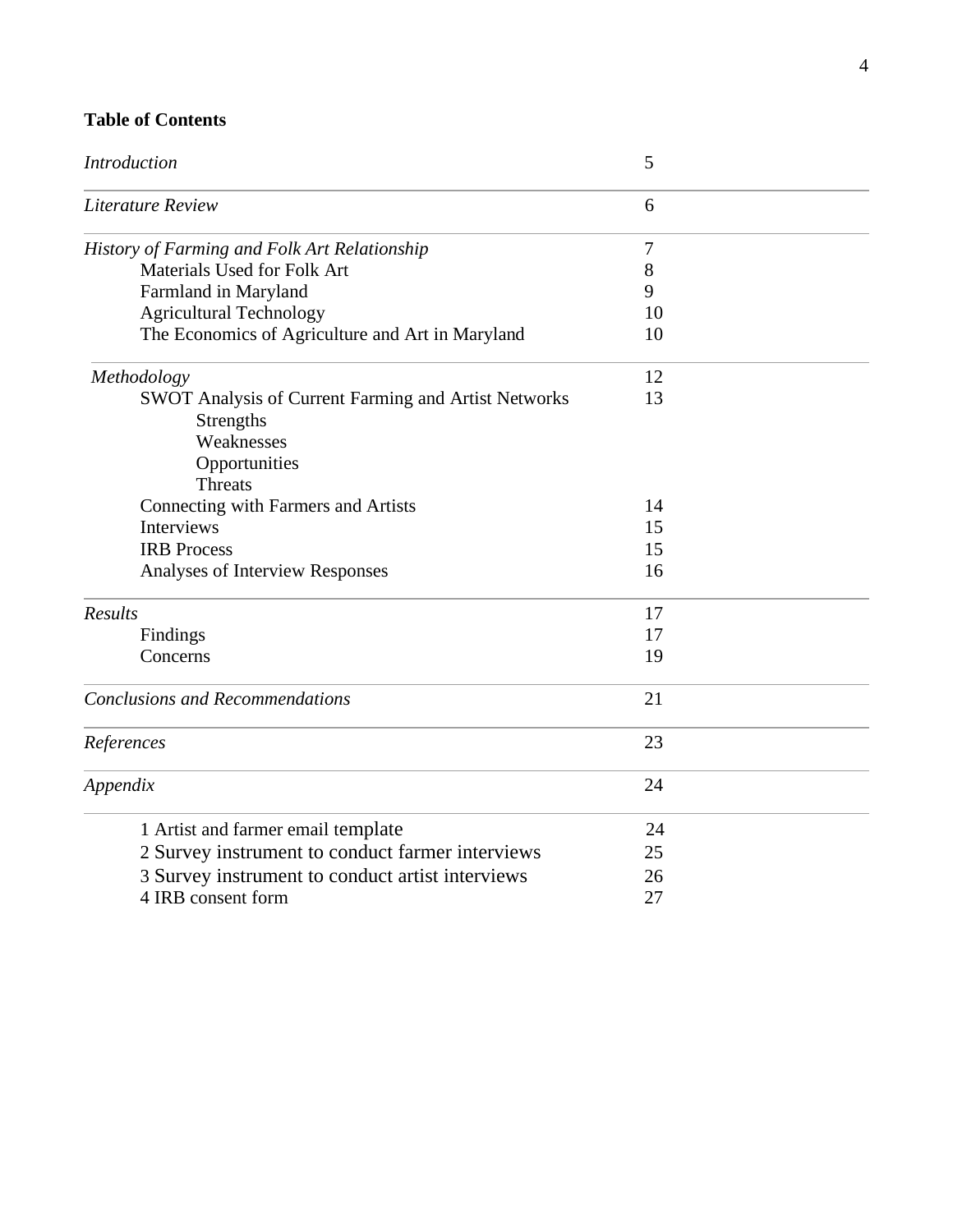## *Introduction*

The local communities surrounding Prince George's County is full of vibrant, diverse cultures from all over the world. Many accomplished individuals express their cultures in the form of art, carrying on the legacies of well-established traditions, and passing on their craft and techniques to future generations. However, artists may find it difficult to identify and locate appropriate materials from the local farmers markets and must source the various textiles and dyes for their art from non-local markets.

This project's objective is to identify materials commonly used by local artists, inquire about the type of technology used, and evaluate the potential to connect artists with local farmers to obtain the materials they need. This connection can be beneficial for both farmers and artists. For artists, local products may be more convenient, environmentally friendly (fewer travel miles for products), and cost efficient. For farmers, it could provide access to a new market for their products.

Additionally, the data gathered from the farmer and artist interviews may be used to propose new opportunities for implementation of processing technologies that will allow raw materials to be used in art.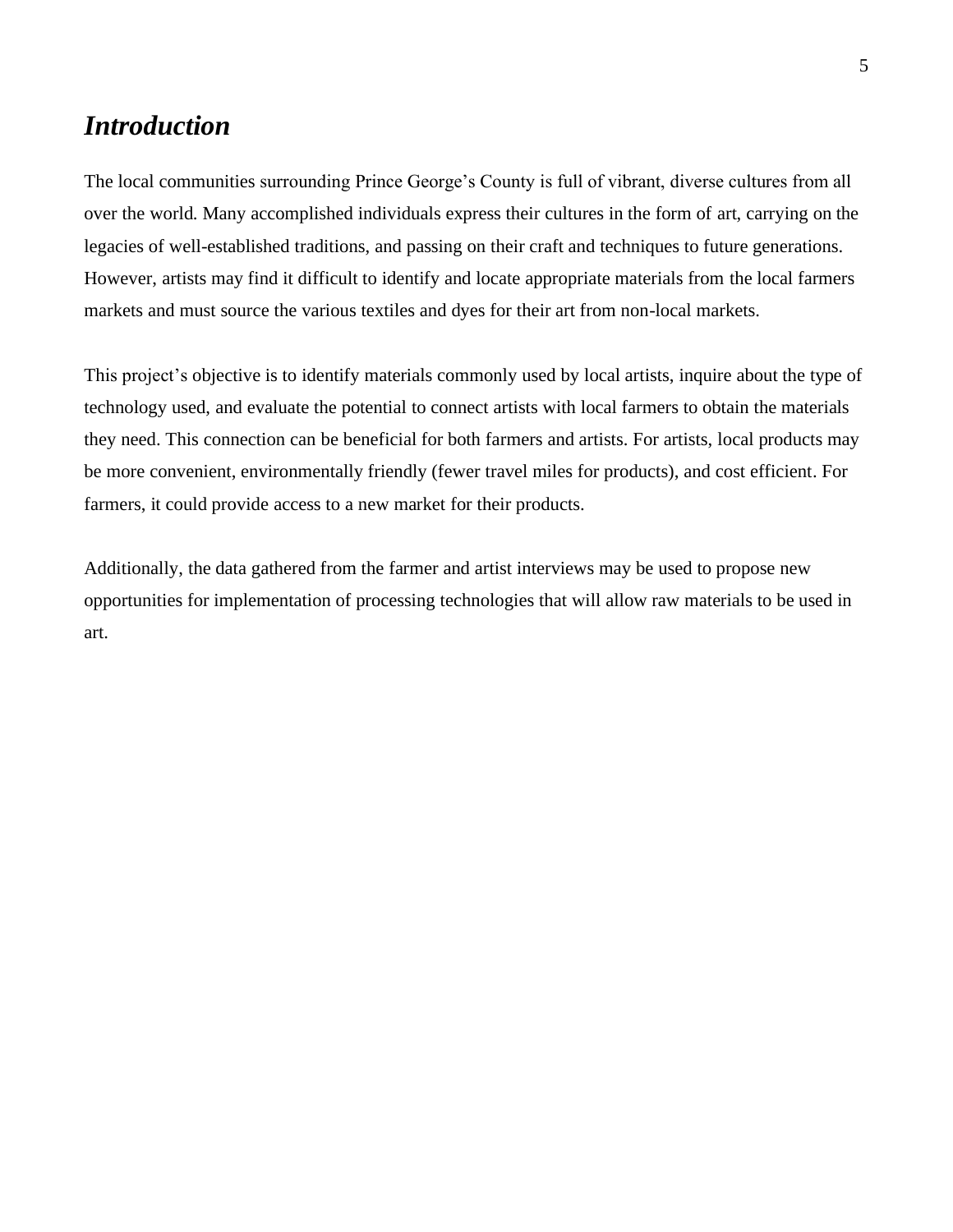

# *Literature Review*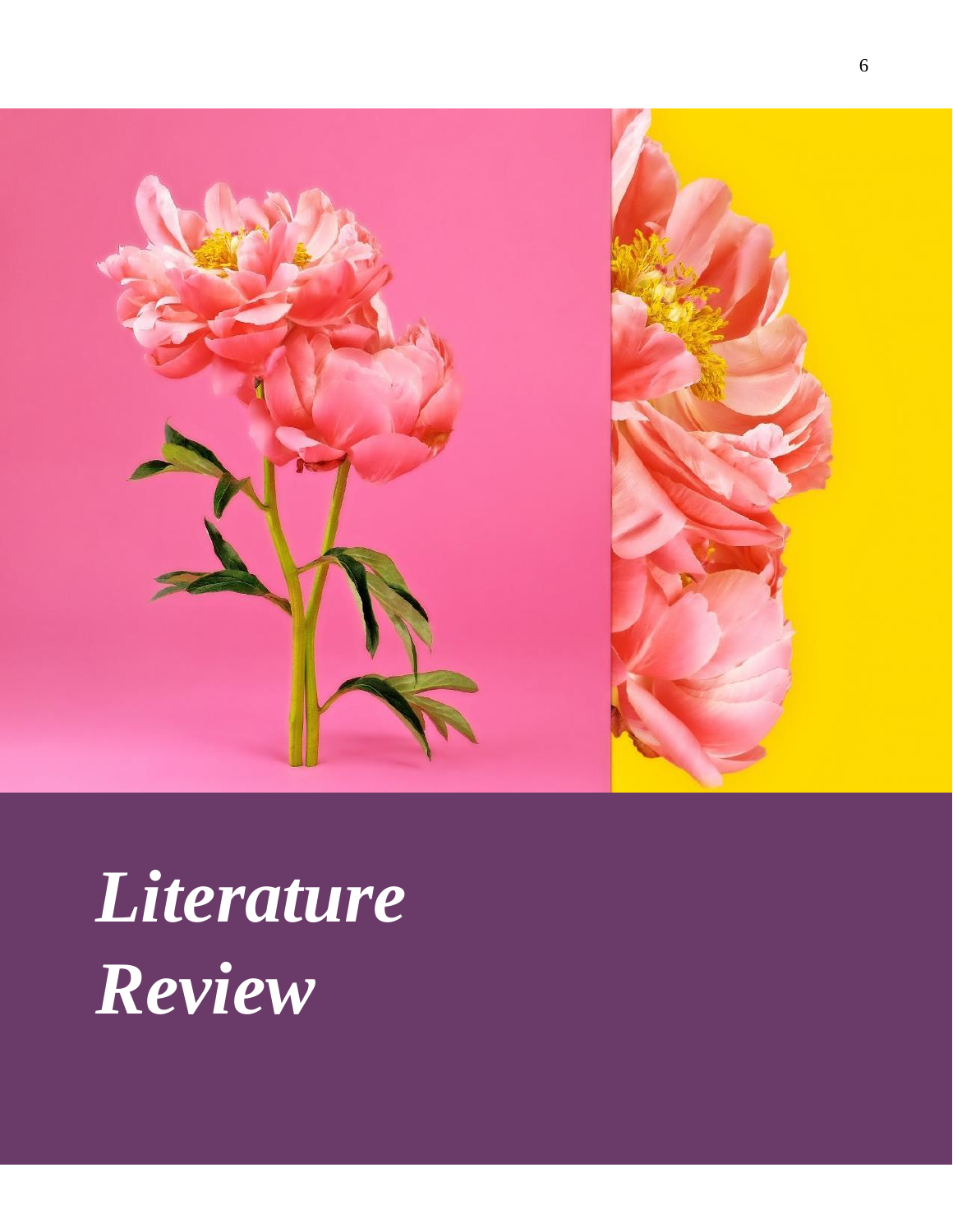#### **History of the Farming and Folk Art Relationship**

Prince George's County has long been an agricultural foothold in Maryland, and given its diverse community, a variety of folk art and artists have rooted themselves in the region. During the 17th century, plantation farming flourished in the areas surrounding the Patuxent and Potomac Rivers. Along with English settlers, the Piscataway and Susquehannock tribes inhabited the region today known as Prince George's County (Verta, n.d.).

Agriculture was the basis of Prince George's County's economy in the 18th century and directly or indirectly provided the livelihood for every resident. Tobacco was the main cash crop and due to the demands of tobacco production, Prince George's County owned more slaves than any other region in Maryland ("Flight to Freedom: Slavery and the Underground Railroad in Maryland", n.d.).

Beginning in 1817, the first county agricultural society in Maryland was founded in Prince George's County. In the 1850s, the University of Maryland became one of the nation's first research agricultural colleges. Riversdale, the plantation of Charles B. Calvert, founder of the Maryland Agricultural College and county and state agricultural societies, represent early examples of agricultural science. Local scientific interests in agriculture are represented by the Rossborough Inn at the University of Maryland at College Park, a building that served as an agricultural experimentation station during the late 19th century, and the Beltsville Agricultural Research Center (BARC), which has played a substantial role in the agricultural sciences since the 1930s.

As the 19th century drew to a close, small farms growing tobacco and other crops still played a large role in the county's economic life. Between the end of the Civil War and the turn of the century, the number of farms in Prince George's County doubled, while the average farm size decreased dramatically (Verta, n.d.).

Industrial development in the 1900s and the county's proximity to Washington D.C. define the county today. Agriculture and art still remain a part of this increasingly urban/suburban area, but they are not as intricately laced as before.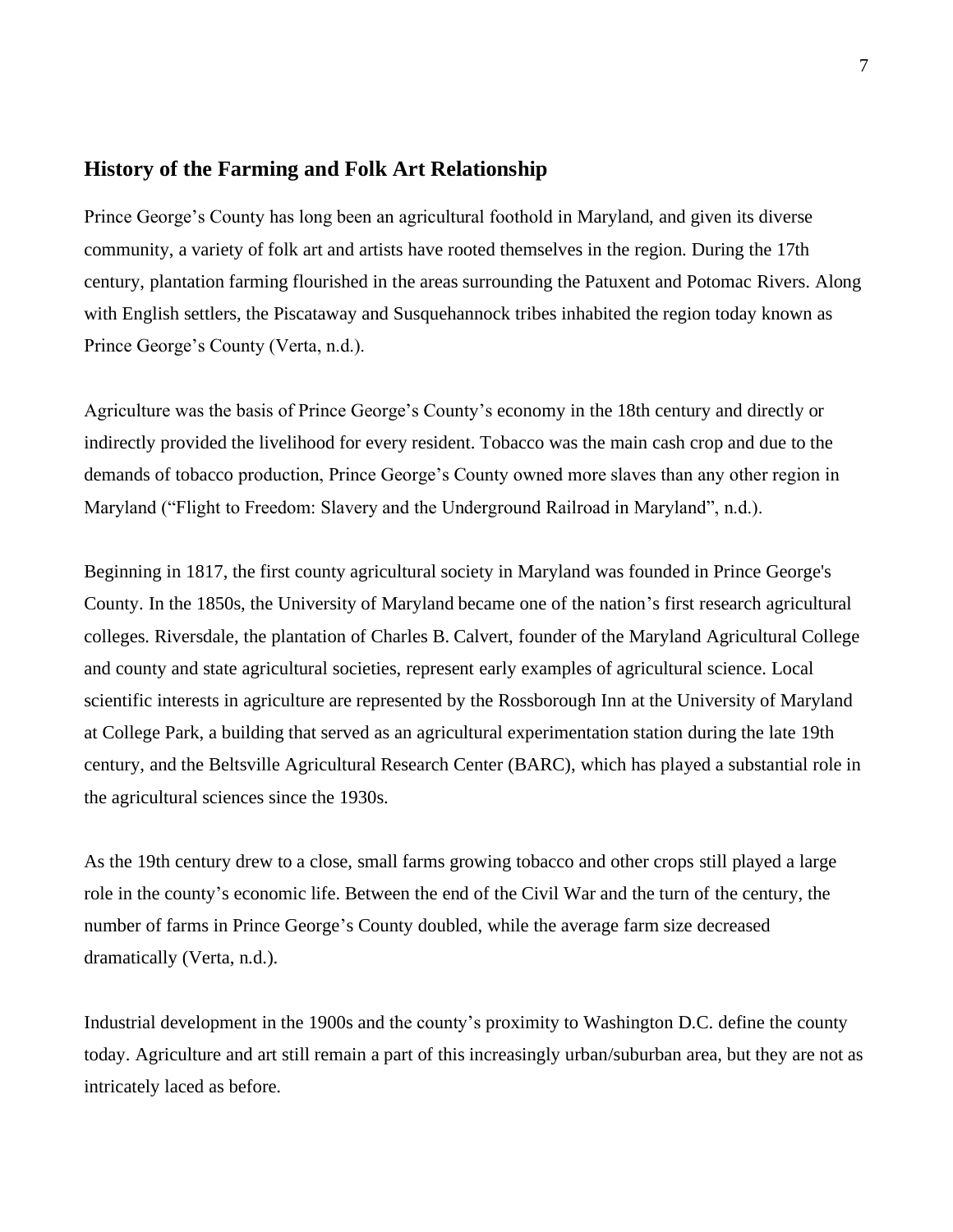Folk art is promoted across the county through the efforts of the Prince George's County municipal government, and also due to the capital's influence. For example, national museums like the Smithsonian Center for Folklife and Cultural Heritage provide resources and archives. As well, local connections between farmers and artists includs the Ujamaa Cooperative Farmers Alliance, a network of farmers and other constituents to pool resources. However, the Alliance lacks connections to local artists who are seeking local products. Another resource is the Gateway Arts District directory of more than 500 artists in the Washington metro region. Artists are listed by their mediums, contact information, and inspirations but it's more of a directory than a connection platform. Artists still lack contacts with farmers and producers who they could obtain resources from.

There are multiple online farmers markets, connecting consumers with farmers; however, this concept has not yet been applied to a network specifically aimed at connecting farmers and artists.

#### **Materials Used for Folk Art**

Folk art is a form that stems from region-specific cultures and traditions where it is used to express a community's values and aesthetics ("What Is Folk Art", 2014). Folk artists learn practices from community members. It is not learned through master classes or textbooks because it requires skills and techniques used and perfected by specific communities, which are best learned through apprenticeships or a similar experience ("What Is Folk Art", 2014).

Because of its regional nature, folk art in one part of the world is entirely different than another, which mediums and materials are also different. However, in a basic sense, most folk artists use the following mediums and materials ("Folk Art", n.d.).

- Architecture: Materials vary with the kind of architecture being constructed, for example, mud, wood, straw, and stone used in cave dwellings on the Iberian peninsula, the American log cabin, and Mexican adobe.
- Painting: Large scale paintings are not common in folk art, however, artists will use paint as embellishments on murals, textiles, glass, and chests. Commonly used paints are oil, watercolor, and pastel.
- Sculpture: The most common material for sculpture is wood. Other materials include stone, papier mache, and clay.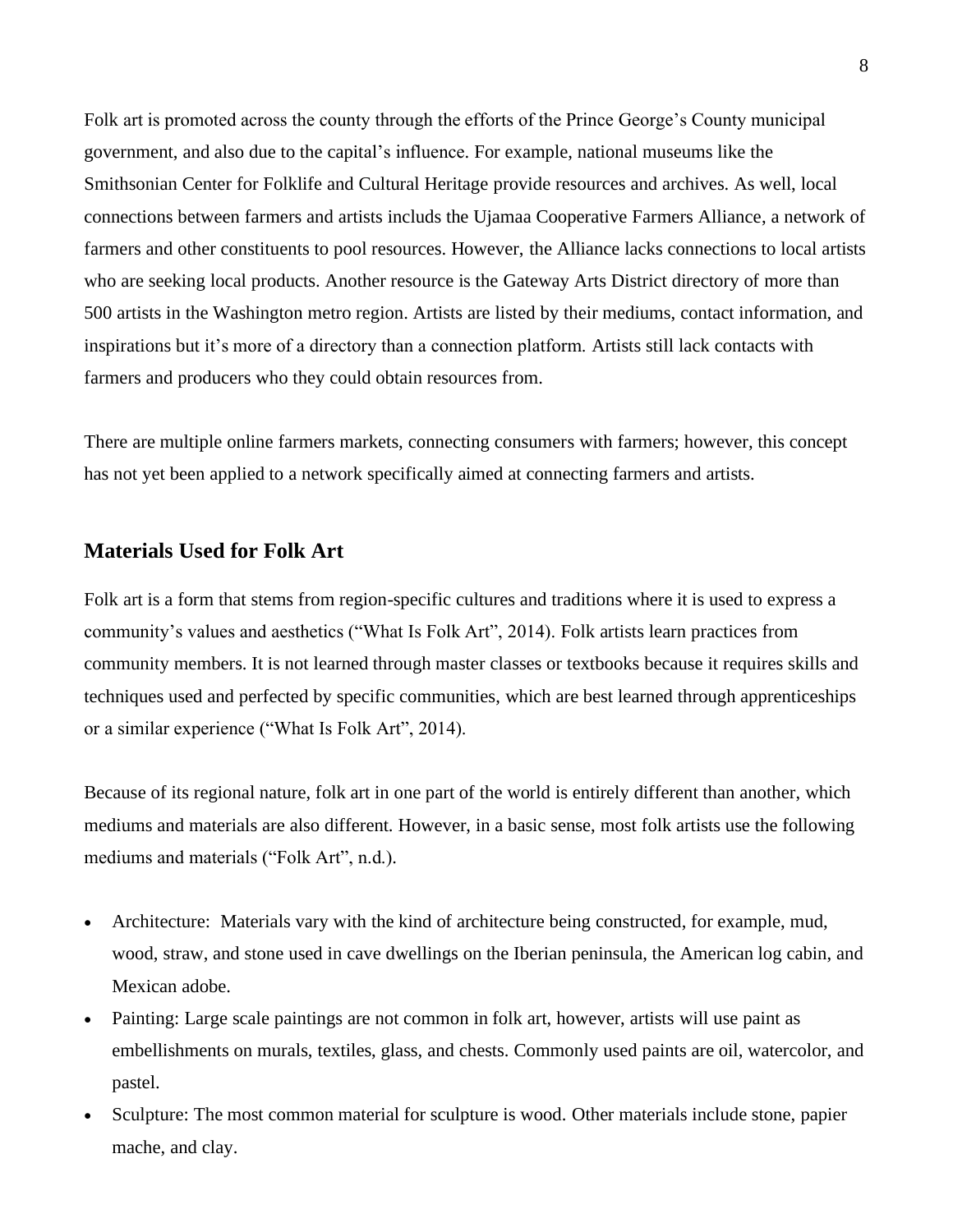- Printmaking: Artists typically use carved wood blocks to make prints. The blocks are inked or painted and used to print on fabrics, signs, and games.
- Textiles: Creating textiles requires fibers and dyes. The type of fiber depends on the product being made artist and the cultural folk art traditions. Examples of textile artwork include crochet, knitting, embroidery, felt making, lace making, macrame, quilting, and carpet weaving.

Many crops and livestock can be used to produce workable textile fibers. Plant fibers include coir, cotton, hemp, flax, and sisal. Animal fibers include alpaca, angora wool, mohair, merino wool, silk, and cashmere. However, Maryland farms in produce only a few of those fibers due to unsuitable climates or expense. Mohair, sheep wool, hemp, and alpaca are the easiest fibers to find being produced in Maryland.

Since folk art is based on culture and tradition, artists use natural materials like wood, straw, clay, fibers to honor the location of their art ("Folk Art", n.d.). Folk artists generally make their work by hand or with the limited use of machinery. This makes natural materials easier to handle than processed ones since the artists can decide how they want to use the materials entirely on their own (Harmon, 2010).

#### **Farmland in Maryland**

A handful of products were provided by farmers who shared their produce, which we separated into two categories, food products and other use. Food products include huckleberry, corn, soybean, wheat, and turmeric. This assortment of crops are typical for a temperate climate, and might appear in an average kitchen as either an unprocessed or processed item (bread, jam, tofu, etc.).

Other products have a different use than food products. They are primarily used to create fibers and/or extract a color pigment textile use. Other products include hemp, Sunn hemp, cotton, indigo, beets, green herbs (basil), flax and sorghum.

Most of these plants can be grown in Maryland's temperate climate with some preparation of soils, water, and sunlight requirements. Even if farms differ in scale, they experiment with different products to reach as wide a market as possible for their goods.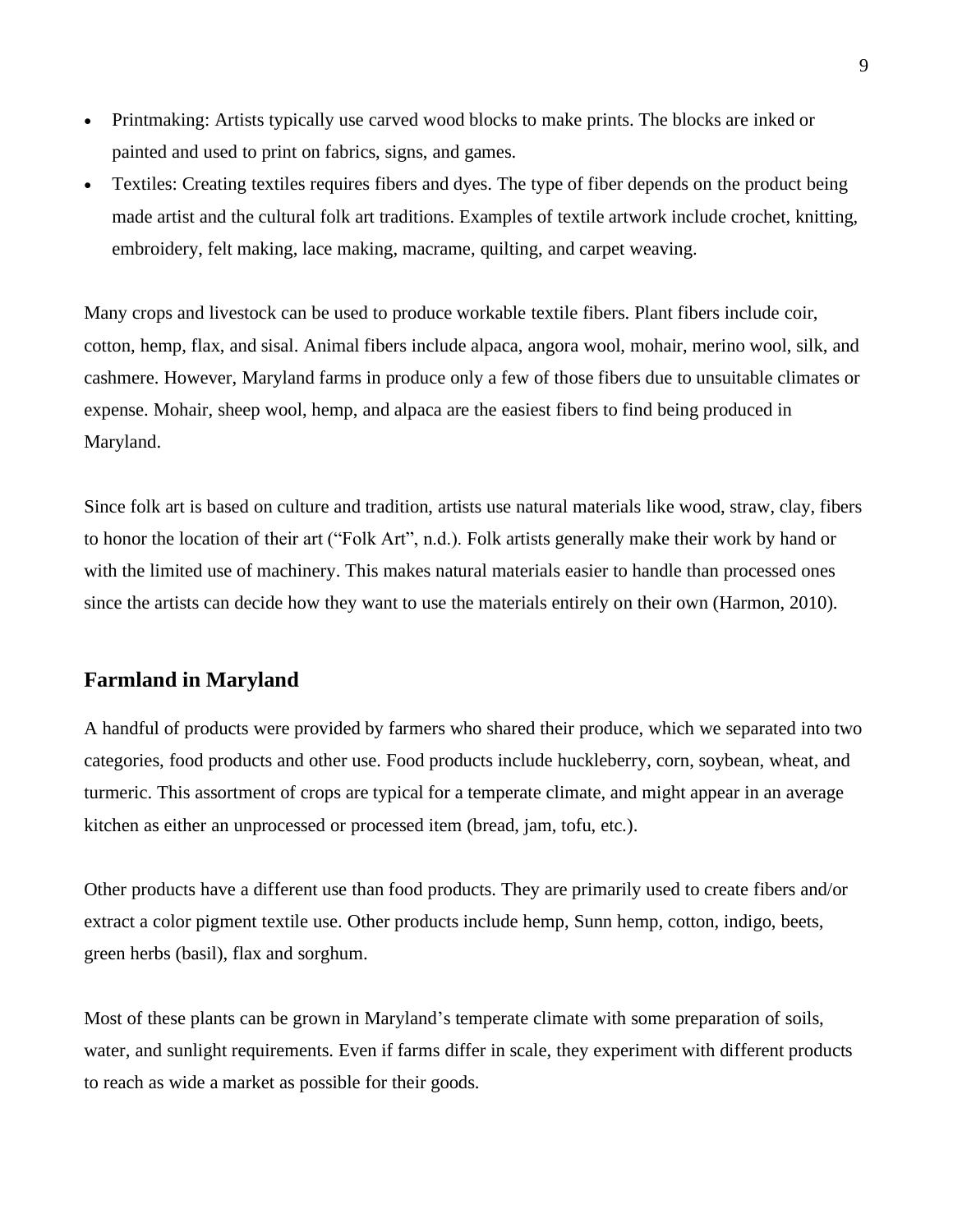#### **Agricultural Technology**

Prior to conducting interviews, the team's review of agricultural technologies focused on processes for developing workable, natural fibers and more general methods of agricultural production. Currently, farmers are moving to precision agriculture, which includes a heavier use of technology and creates a safer working environment and safer food production along with greater efficiency at a lower cost and less ecological harm (*Benefits and Evolution of Precision Agriculture : USDA ARS*, n.d.).

However, to produce workable fibers, many farmers are processing natural fibers using simple and accessible methods. For example, carding and spinning machines are still used to spin sheep's wool. Tools for extracting dye are also basic. Local farmers use containers, screens, and additives to pull color from pigments. Occasionally, more advanced technology such as ovens or microwaves are used to avoid mold when drying products or processing them into powder.

As for genetically modified organisms (GMOs) or genetic engineering, many local, small-scale farmers remained uninterested in this technology due to its unknown long-term effects on the human body and its ability to change the quality or character of the crop.

After conducting interviews, the team discovered that the most important technological processes for artists and farmers include equipment to increase the production quantity. In the wake of Covid-19, interviewees recommended advancements that would enable them to harvest, dry, dye, create, or make in private spaces near their workplaces. For example, commercial kitchens or equipment would be useful to farmers who extract dyes from their plants. Commercial grade dehydrators or fans would allow farmers to produce larger quantities more efficiently. However, much of this equipment requires state inspection and certification.

## **The Economics of Art and Agriculture in Maryland**

Maryland is one of the original 13 states of the US, specifically, the 7th recognized as a state. Even before Maryland became a state, agriculture was a core activity. In the state's early years, tobacco was the primary crop followed by wheat, corn, and fruits and vegetables (Maryland, 2020). One critical characteristic of Maryland agriculture is its Sassafras soil type, a sandy loam that greatly aided the farming (source as above).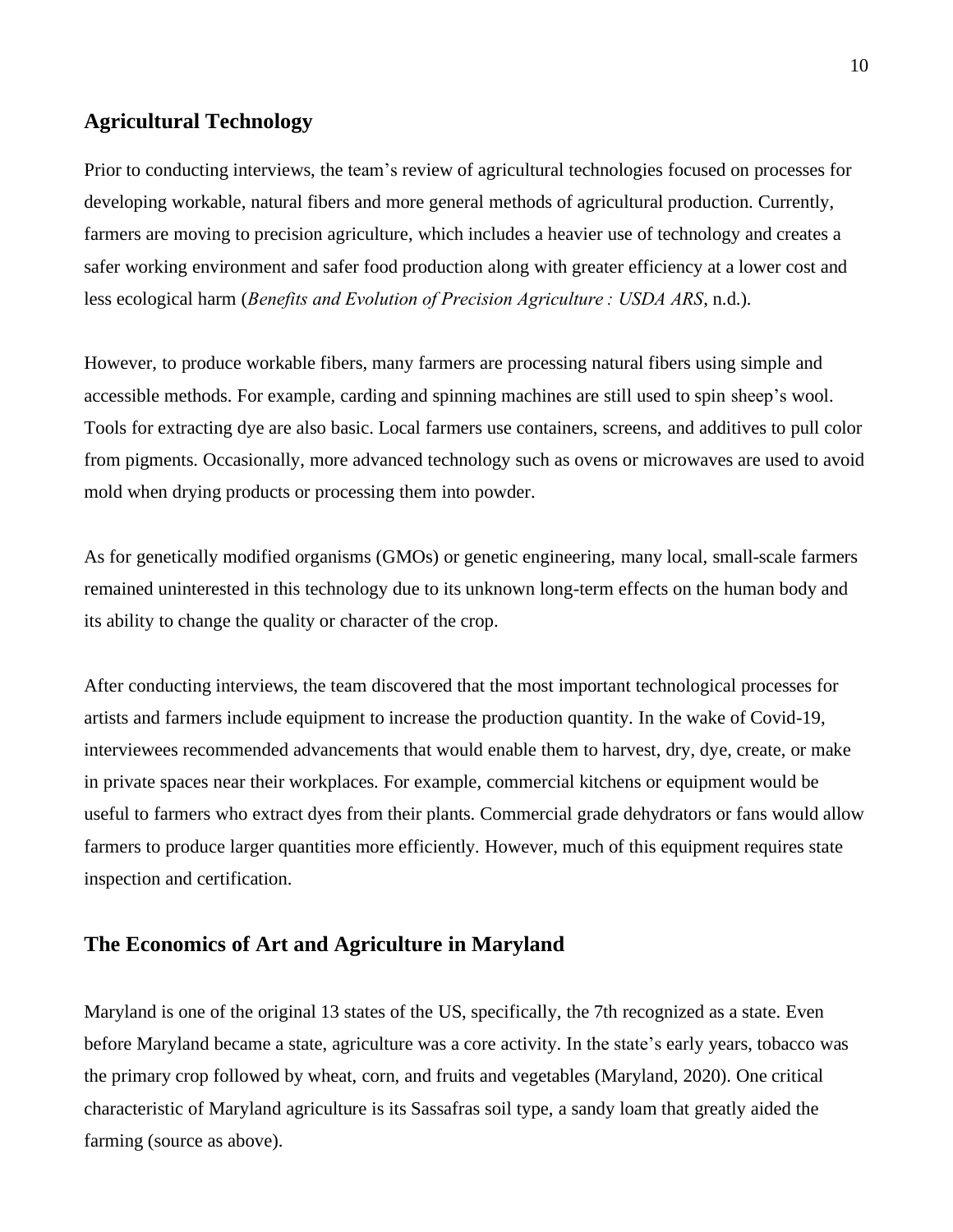In the 21st century, US farming and economy has increased in multiple fields, and multiple government programs exist to collect data parameters in a wide range of economic activity, including agriculture. The United States Department of Agriculture (USDA) completes a Census of Agriculture every five years (years ending in a 2 or 7) with the most recent data released in 2017. According to a small pool of data points, there are roughly 367 farms in Prince George's County. Most crops sold are actually floriculture and greenhouse based, and a small portion of animal fiber/wool products are sold when compared to Prince George's County animal activity. One interesting parameter in the 2017 report is the percentage of farmers who sell directly to patrons, around 17 percent. It will be interesting to see if that percentage changes in the 2022 report (United States Department of Agriculture, 2017).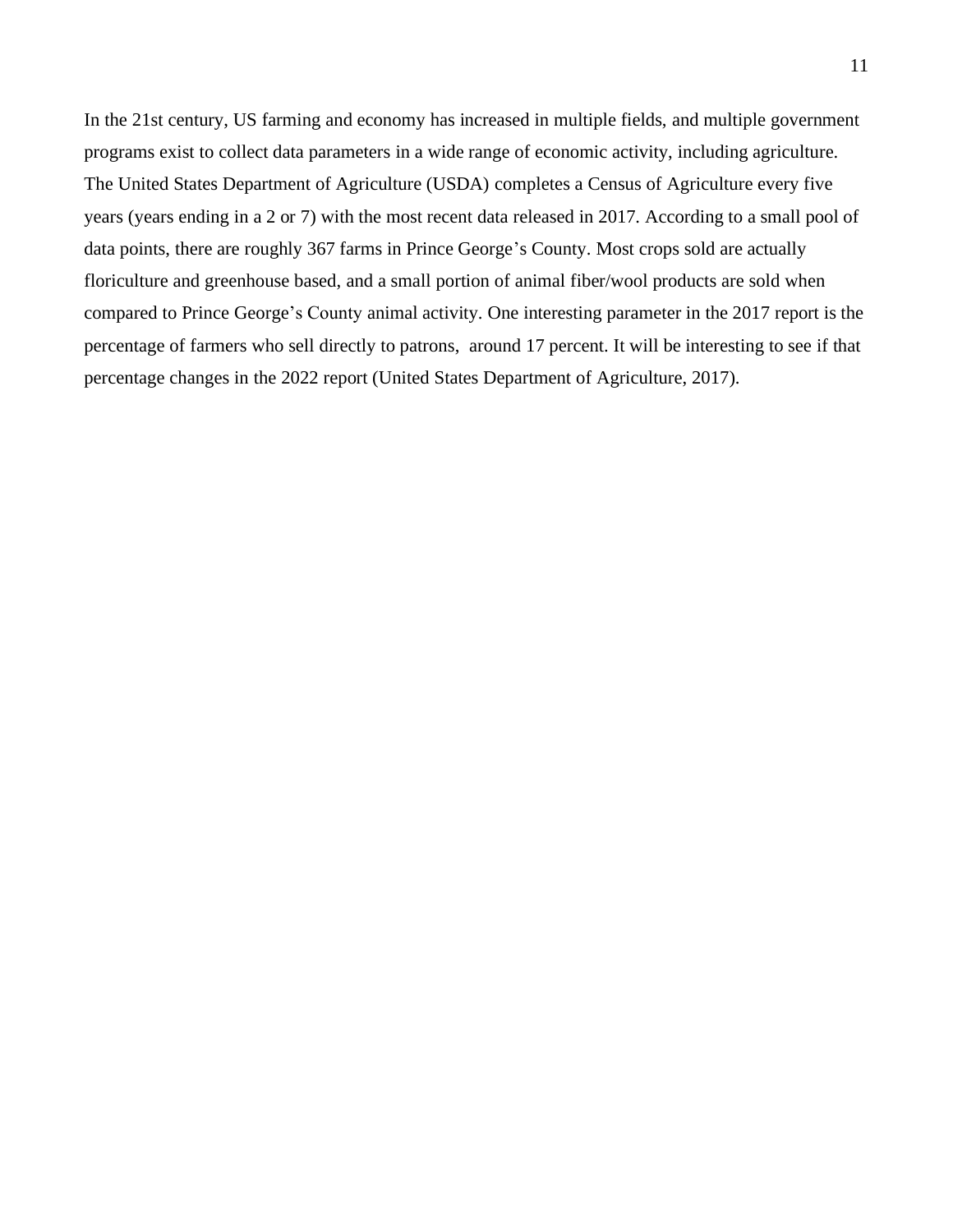

## *Methodology*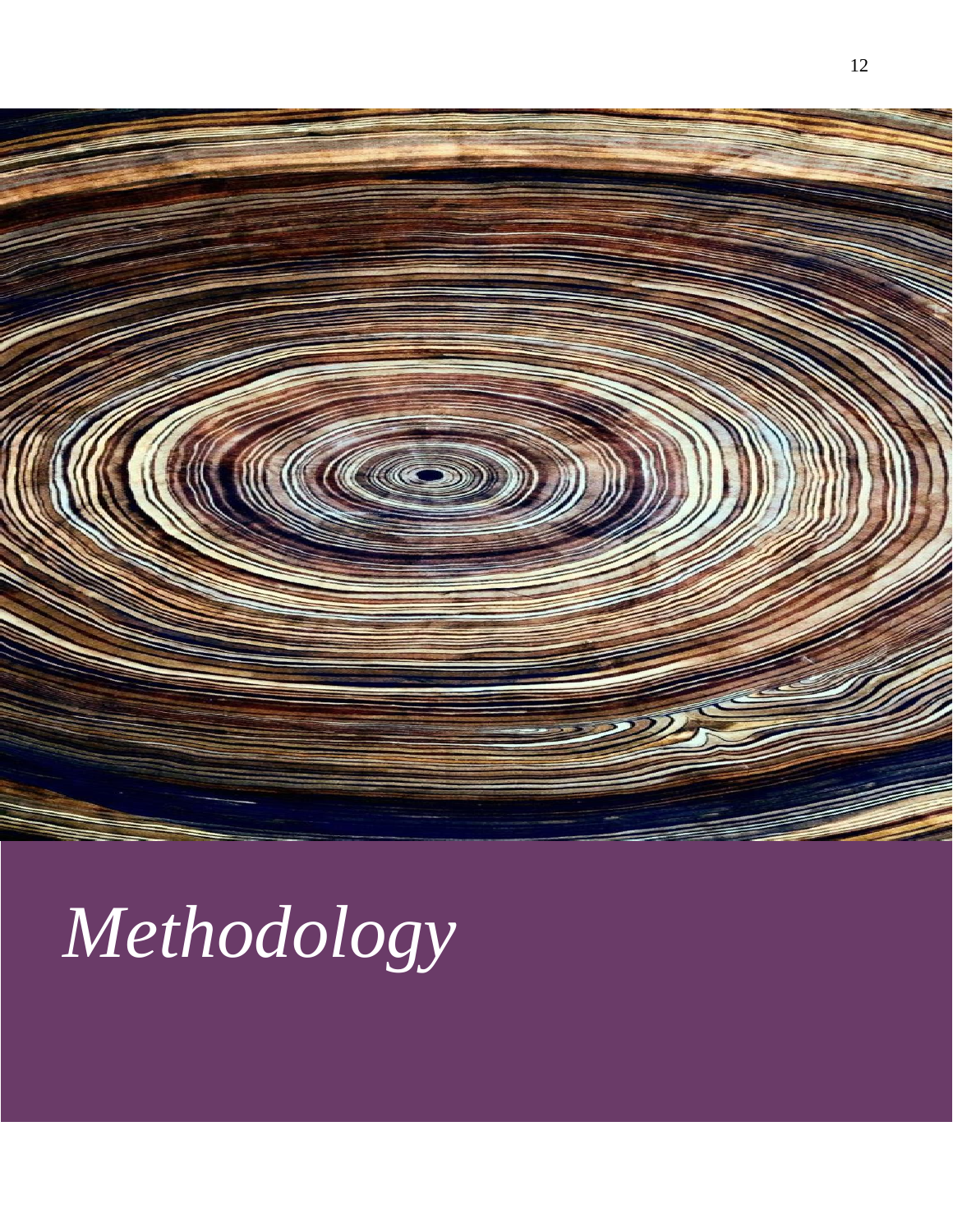#### **SWOT Analysis of Farming and Artist Networks**

Before establishing a network for farmers and artists in Prince George's County, it was important to research previous attempts and best practices. Through extensive research, only two networks for farmers and artists were found for this region: Ujamaa Cooperative Farming Alliance and the Gateway Arts District, neither of which are well established. The results of a SWOT analysis of these networks in the beginning of the project are summarized below.

#### *Strengths*

The Gateway Arts District directory is a detailed list of more than 500 artists in or near Prince George's County. For each artist profile, it provides a brief background, contact information, and upcoming events ("Gateway Artists Directory", n.d.). This information encourages users to know local artists and get excited about their work. The directory also notes the artists' mediums, so farmers could find potential customers on this list.

The Ujamaa Cooperative Farming Alliance's webpage has many farmer participants and are trying to make connections with teachers, bakers, and creators (Ujamaa Cooperative Farming Alliance, n.d.). Their webpage shows a desire to connect with more people and expand their network.

#### *Weaknesses*

The biggest weakness is the lack of a strong existing network. One cohesive network of farmers and artists should be established. Currently, the separate directories are not connected and separate directories with little advertisement severely limits outreach. Only people involved in the Ujamaa Cooperative Farming Alliance or in the Gateway Arts District can use their resources.

These aren't well known resources. The team learned of them through word-of-mouth and deep research. Ujamaa and Gateway were also the only two large directories that the team found. A network of both farmers and artists will connect sellers and buyers and allow for easier transactions that support the local community.

The Ujamaa website supplies only farm names, without contact information, requiring users to do more research to contact farms. The website should provide detailed information including contact, address (location and e-mail), and farm produce. The website also contains a "Projects" section that displays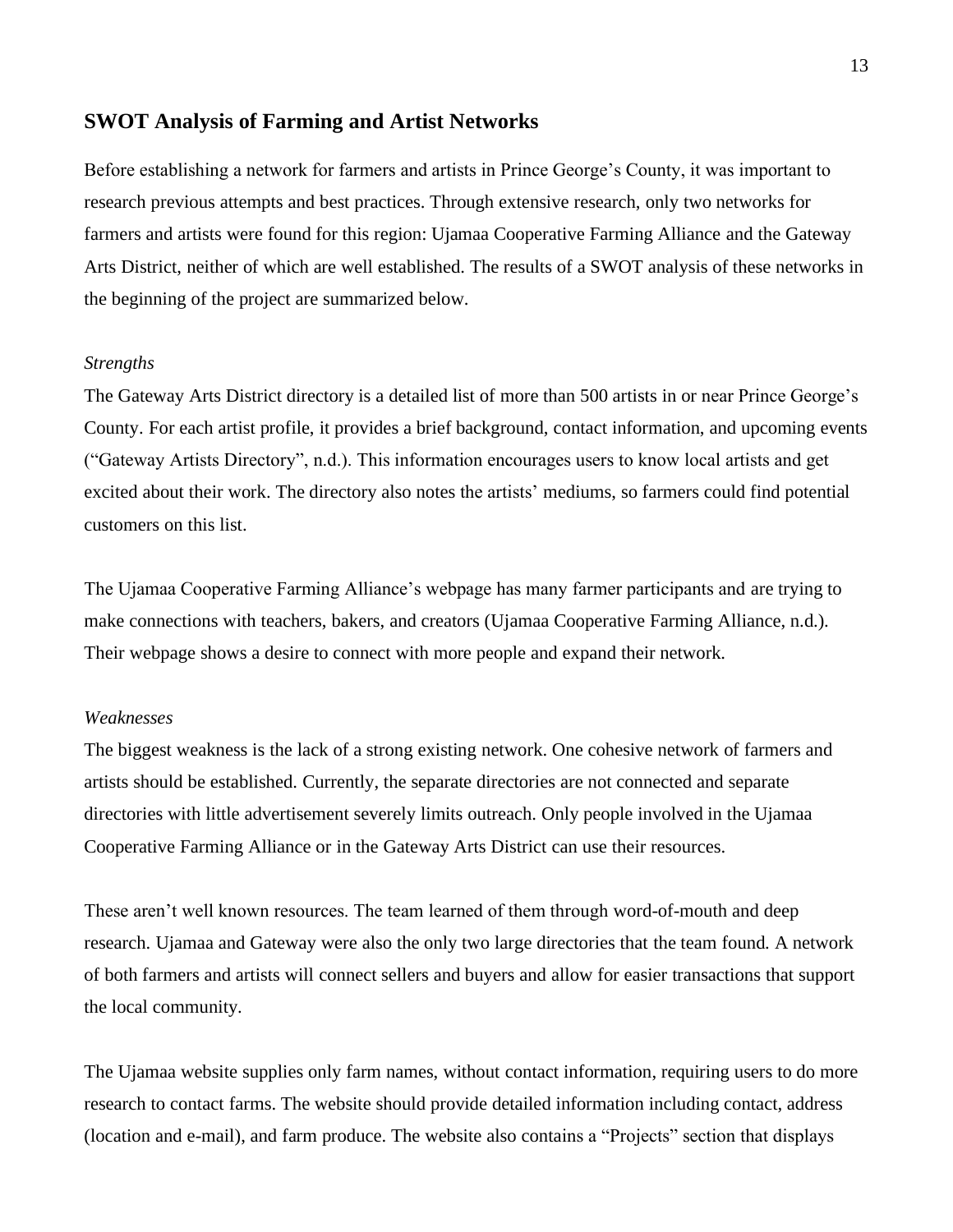only surface level information and the original template text (Ujamaa Cooperative Farmers Alliance, n.d.). People interested in working with farmers in this alliance aren't given sufficient information to turn interest into intent. Users are discouraged from using this website because it is not fully filled out and provides only a bare minimum of what is necessary for a directory.

#### *Opportunities*

Ujamaa and Gateway have made good starts at a working directory of farmers and artists. However, combining them will give the greatest amount of opportunity for both parties. A combined directory can take aspects from both to create a collaborative network where artists and farmers can interact and sell and purchase from one another. For example, using Gateway's practice of including member names, backgrounds, and contact information with Ujamaa's "Projects" tab, users can find what everyone is working on and who to contact for help.

A combined network will also help reach a larger audience. Potential contacts will be available for users. No one will have to go out of their way to find a person or product because it will be in the directory. Both directories state the goal of connecting with users outside of their membership, which should help gain support for a connected network from members already involved in one of them.

#### *Threats*

Creating a new network doesn't guarantee people will join. County farmers and artists need to view it as worthwhile for a combined network to be successful. Interest surveys can be taken prior to creating an online network, however, its eventual success or failure depends on participation, both initially and continuously. As with any network or social media, consistent engagement is required. The network should be advertised and set up to attract and keep as many participants as possible. It will be a risk to create this platform without first gauging public interest and what farmers and artists want out of this network.

#### **Connecting with Farmers and Artists**

The student team began by conducting a general scope of interest among county farmers and artists. The principle task was to coordinate communication between students and voluntary farmer and artist participants. Two sets of interview questions, one for farmers and one for artists, were prepared and the questions were discussed and reviewed to ensure high quality questions and fine-tuned questions.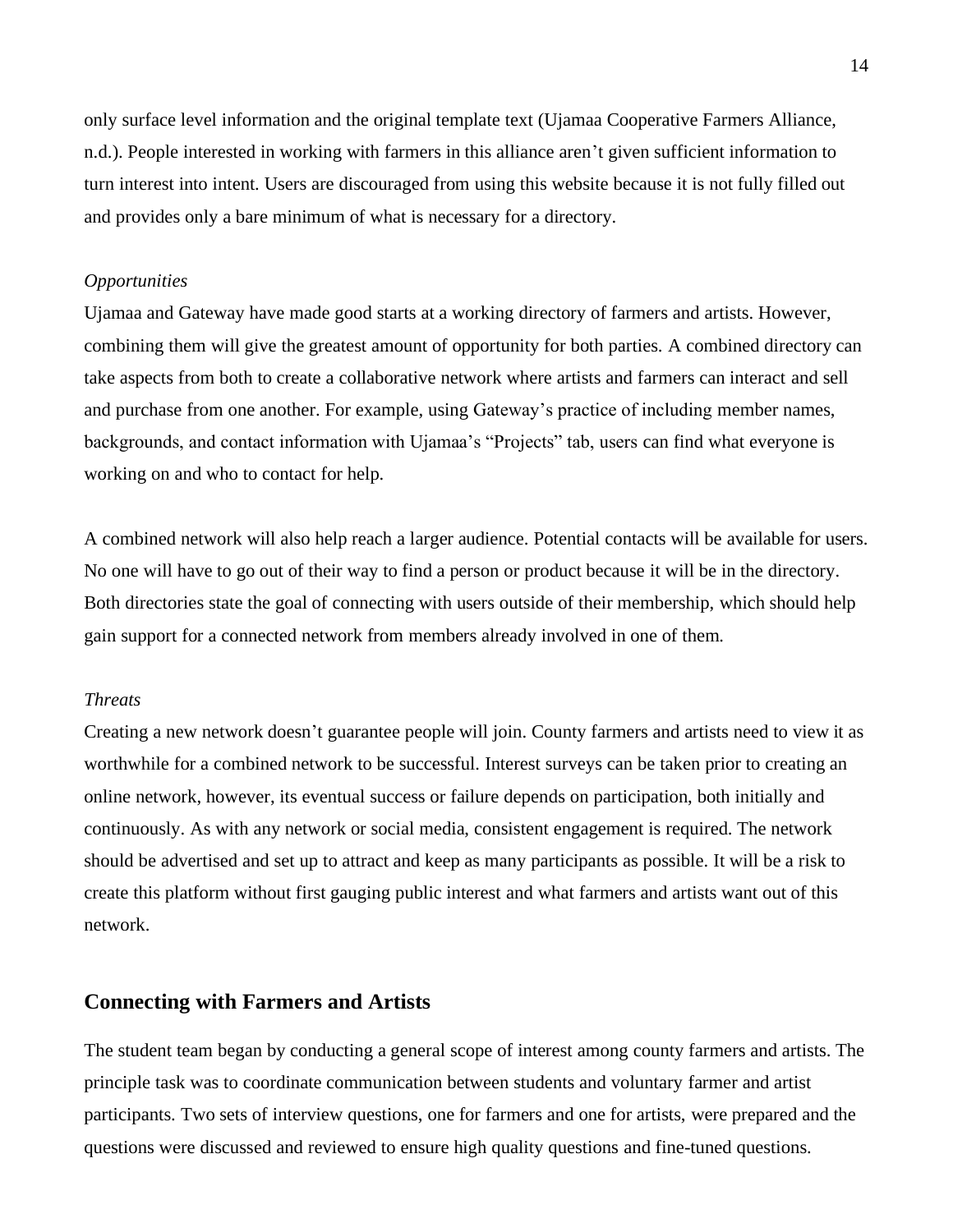Once questions were settled, team members contacted farmers and artists to set up meetings. A list of farming and artist members was provided by PALS staff. Possible participants outside the list were also considered and contacted for the possibility of more interviews and more data collection.

#### **Interviews**

After connecting with the farmers and artists, the student team conducted interviews via Zoom conferencing. Due to the COVID-19 pandemic, virtual interviews protected both the farmers, artists, and students. It proved to be a convenient way of interviewing, requiring no transportation, as well as finding an appropriate interview venue. Interviews lasted between 30 minutes to one hour, depending on how much information participants were willing to provide. For each interview, one student asked the questions and participated in the conversation while a second student took notes. Zoom conferences were recorded with verbal consent from all parties.

Interviewees were e-mailed the survey questions and Zoom invitations prior to their interview. Farmers were asked questions about agriculture (Appendix 2). Artists were asked questions about folk art (Appendix 3). Providing the questions in advance allowed them to think about their responses, but students emphasized that completion of the instrument was unnecessary, as each question would be asked in the interview. During the interviews, students asked follow-up questions based on participant responses and the flow of the conversation.

#### **IRB Process**

This project was conducted in compliance with guidelines set by the Institutional Review Boards (IRB), for studies conducted with human subjects (FDA, 1998). Dr. Jose-Luis Izursa, who supervised this project, completed an application for IRB approval. Before receiving IRB approval, each student researcher underwent a two-hour IRB training to ensure the project's ethical and responsible completion.

Features of the IRB guidelines that are most relevant to this project are receiving participant consent to participate and maintaining their confidentiality (Appendix 4). Participants received a consent form, which outlines the risks, benefits, and other details of the study. This form provided general project information and outlined a plan for maintaining participant confidentiality, including removing personal identifiers from all reports and presentations (including this one), and protecting materials physically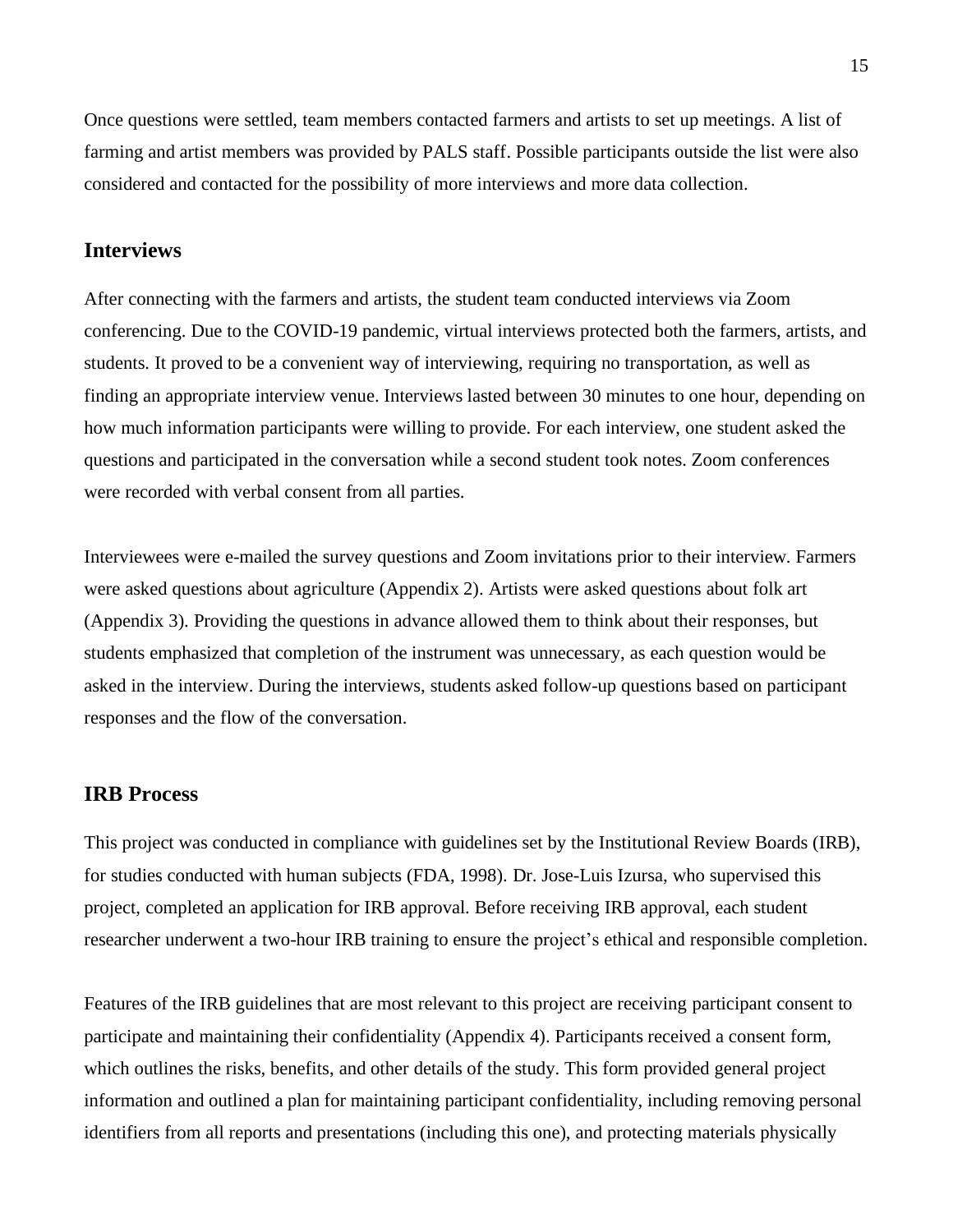and electronically through locks and passwords. These steps are important for maintaining the project's integrity and meeting IRB guidelines.

## **Analysis of Interview Responses**

Interviews were conducted to cover the survey questions, but student interviewers also established a friendly, casual atmosphere and used the questions as a starting point to collect information. This data doesn't allow for quantitative analysis, so responses of farmers and artists were compiled qualitatively (e.g., creating a list of fibers and dyes produced on a farm, evaluating overall attitude around adapting new processing technologies). The analysis of the data is summarized in the next section.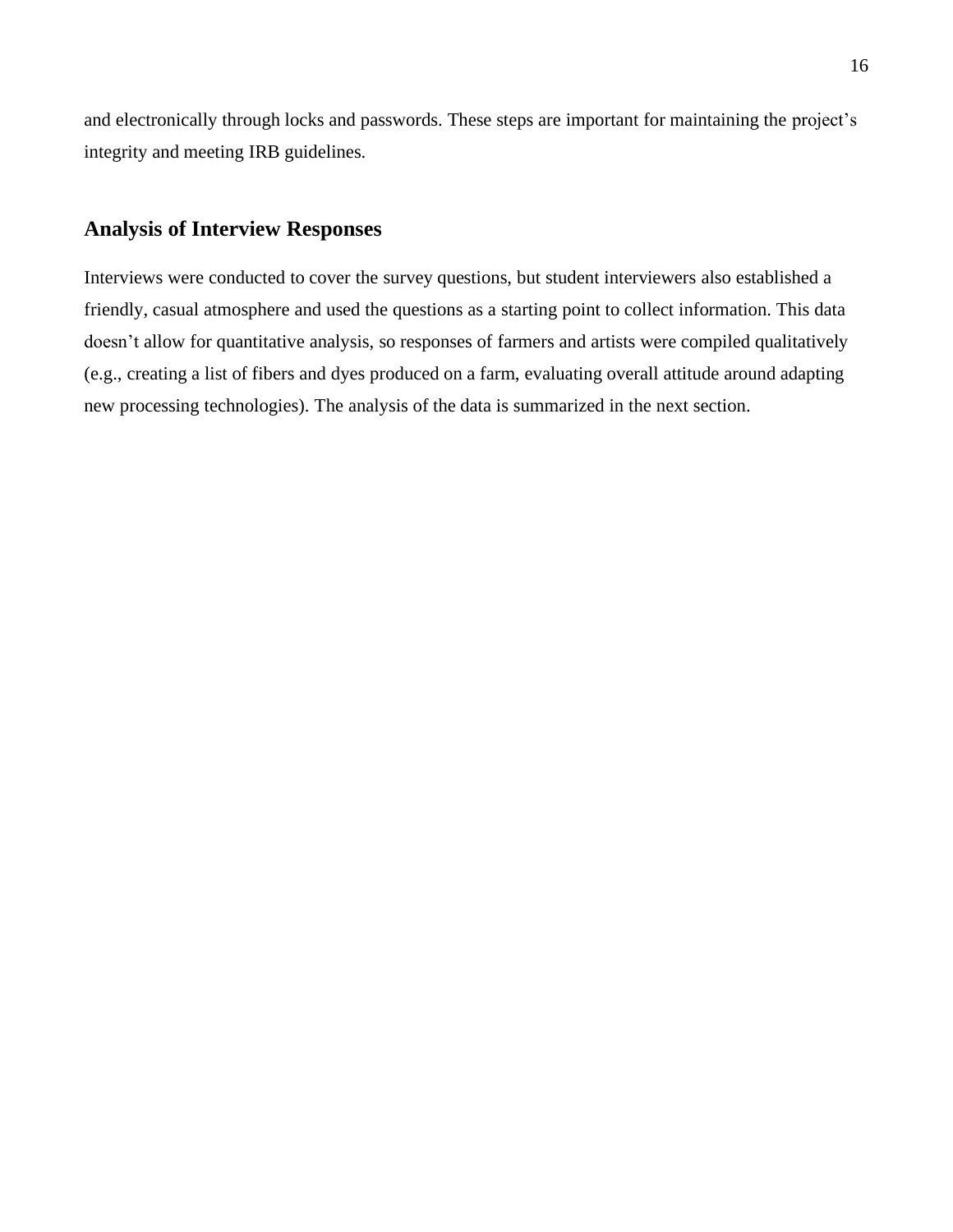

## *Results*

**Findings**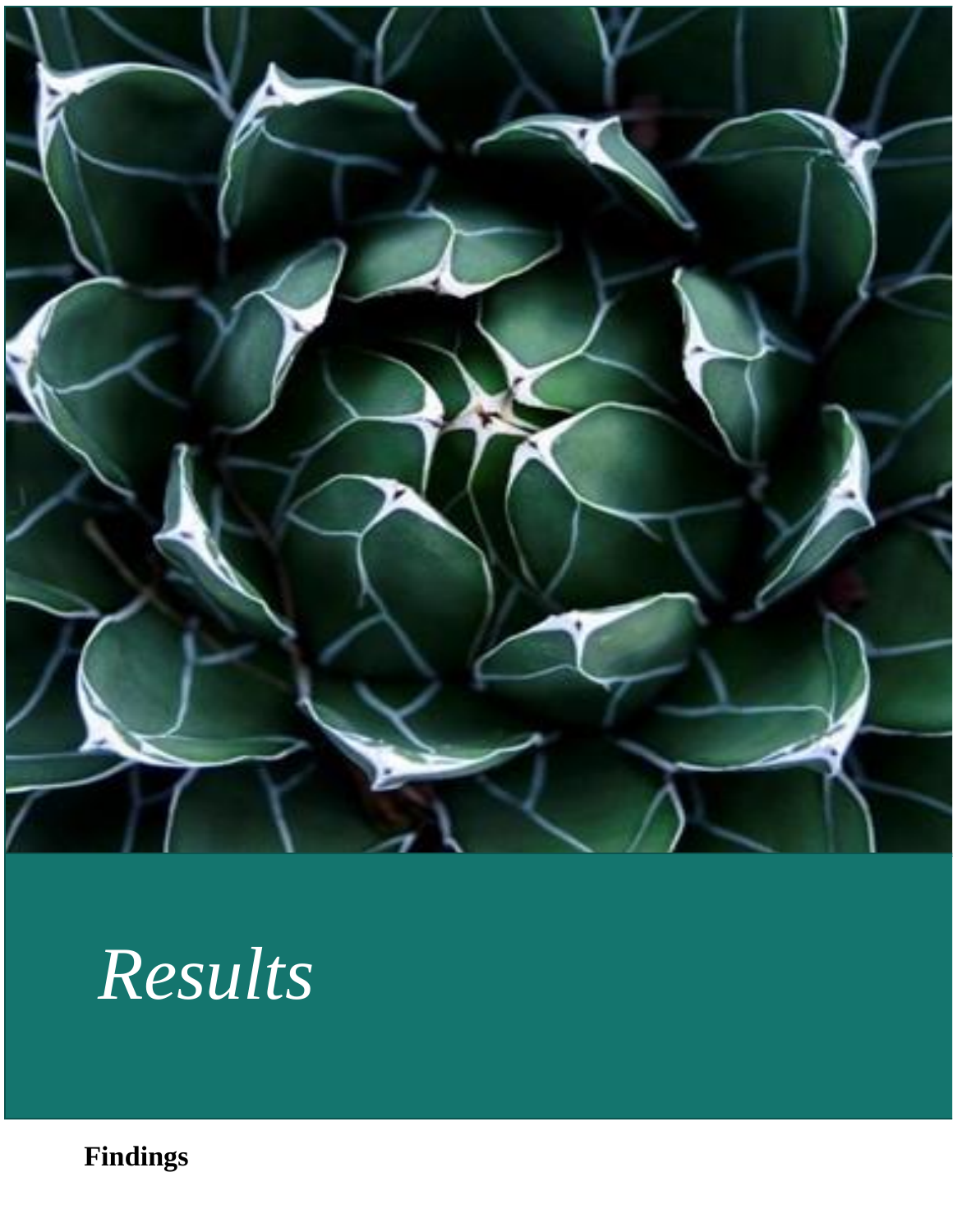Of the the twelve farmers and artists contacted, three agreed to participate in the interviews. Two interviews were conducted with farmers and the third with an artist. Even from this small number, we were able to understand how artists and farmers produce their work and to learn their ideas for a future where the two are better connected.

Both farmers are producing crops that can be used as dyes and fibers. One of the products mentioned is Sunn hemp, a strong fiber that can be used for baskets and textiles. It does well in Maryland's climate and is easy to grow and care for in large amounts. A license is required to grow hemp, but getting one isn't a complicated process. Another fiber that the artist was interested in is merino sheep wool, a commonly found and easy to care for livestock in Maryland. However, the artist has only received this product from New York farmers who were easier to contact than Maryland farmers. Farmers also expressed an interest in growing cotton, but the idea has not been fully developed on the farms.

For dyes, huckleberries, turmeric, indigo, beets, flax, sorghum, and various flowers and herbs are currently grown to create a wide array of colors at the farms we interviewed. The farmers' participation in growing crops and raising livestock for dyes and fibers already creates a connection with the artists who work almost exclusively with natural dyes. There just needs to be a more established connection. The artist expressed interest in working with turmeric, huckleberries, and indigo, however, they were not aware of local farmers working with those crops.

This apparent lack of communication between farmers and artists in Maryland can be overcome. The artist had no reservations about working with local farmers as opposed to importing international products, but they were unaware of farmers who could supply what they needed. We were actually able to act as a liaison between the artist and one of the farmers.

In another instance, one of the farmers told a story of arranging with some artists to purchase crops, but they never showed up to finish the transaction. This interaction didn't discourage them from selling to artists, but they didn't actively seek out artist customers. The farmers thought a specialized farmers market or co-op initiative would be beneficial. It would be advertised to individuals and businesses who need art supplies rather than the general public, which could incentivize artists and others to seek out local farm products.

According to the interviewees, farmers and artists have been able to make connections by attending conferences and participating in farm visits. However, they had to go out of their way for these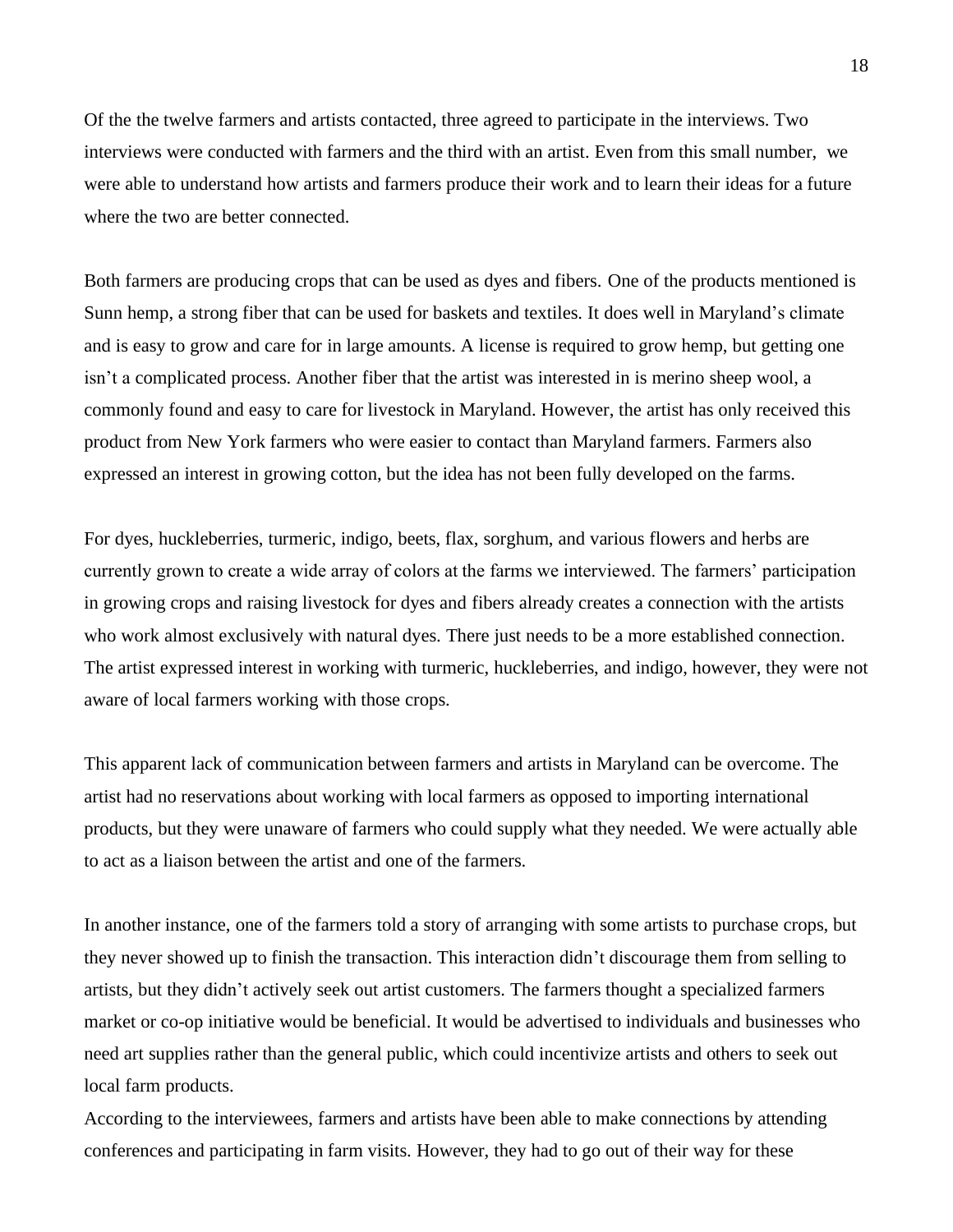opportunities and not everyone is willing to do the same. One farmer mentioned they didn't have the extra time to find customers. They have a stable customer base and it isn't necessary to reach out to artists to sell their crops. They enjoy the conferences, national clubs, and newsletters where they learn what other farmers are doing and how to perfect their own craft.

A common theme was a willingness to connect as long as it was a benefit on both sides—more customers, a larger personal network or learning more about the other side—each wanted to make sure they would positively benefit from a network. They all also expressed a love for their community and the ability to uplift others through their work. Community is important to all the interviewees and establishing a network expands the community.

The COVID-19 pandemic has affected the farmers' and artists' ability to reach people and establish connections since conferences and tours had been canceled. Sales have also been affected for both, but especially for farmers. They've had to convert from farmers markets and farm tours to an online market platform. Sales have decreased in the past year (2020) because of website issues, lack of community outreach, and the inability to make personal connections with their customers. The farmers explained that talking with their customers builds a connection that encourage them to be return customers. However, a positive side of the pandemic is that farmers have become more comfortable with technology and can navigate networks and online marketplaces, which will be a key aspect of a proposed farmer's and artists' network.

The interviewed farmers disapproved of GMO crops, believing that GMOs takes away the naturalness of the crop, changing its taste and appearance. They were also concerned about the effects of consuming GMOs on the body in the short and long term.

Both farmers and artists expressed an interest in learning about new processing technologies, particularly large-scale batch processing. However, both were more interested in finding places that can process for them than learning to use the technology themselves. Both are too busy to research machinery, purchase it, learn how to use it, and actually using it. They also wanted to support the businesses that are already doing the work.

#### **Concerns**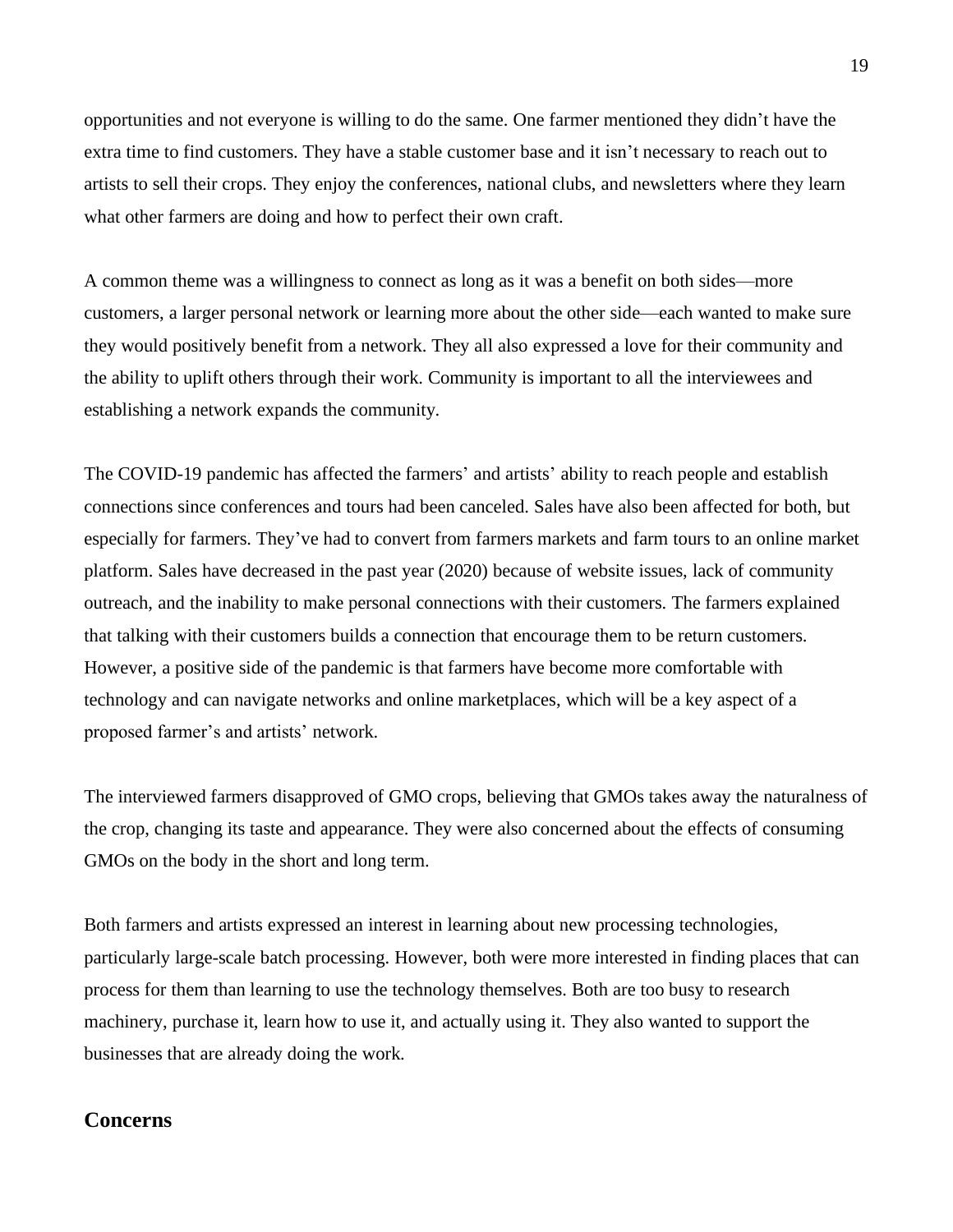The biggest concern for this study is the lack of participation in the interviews. Because many farmers and artists were unwilling to participate, there isn't concrete evidence that the community would actively participate in a connected network of artists and farmers. As noted in the SWOT analysis, active engagement is necessary for it to work and benefit the users.

There is also insufficient data for farmers and artists in general because of the low response rate. There is some concern that the responses don't accurately reflect the larger communities; they were only one or two people out of more than one hundred within their communities. We do believe, however, that the participants' inputs are important and deserve attention and analysis to help create a more functional future for both farmers and artists.

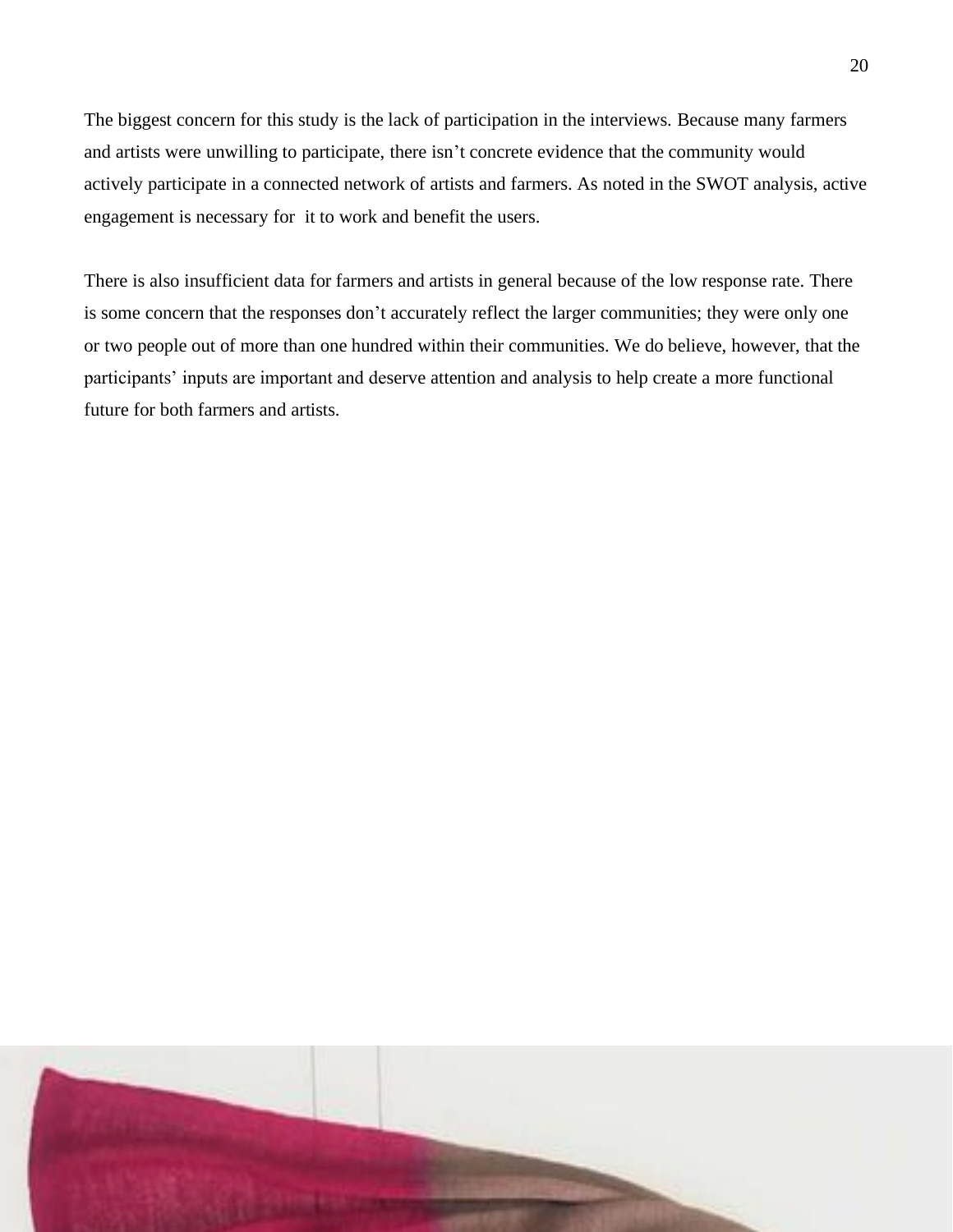# *Conclusions and Recommendations*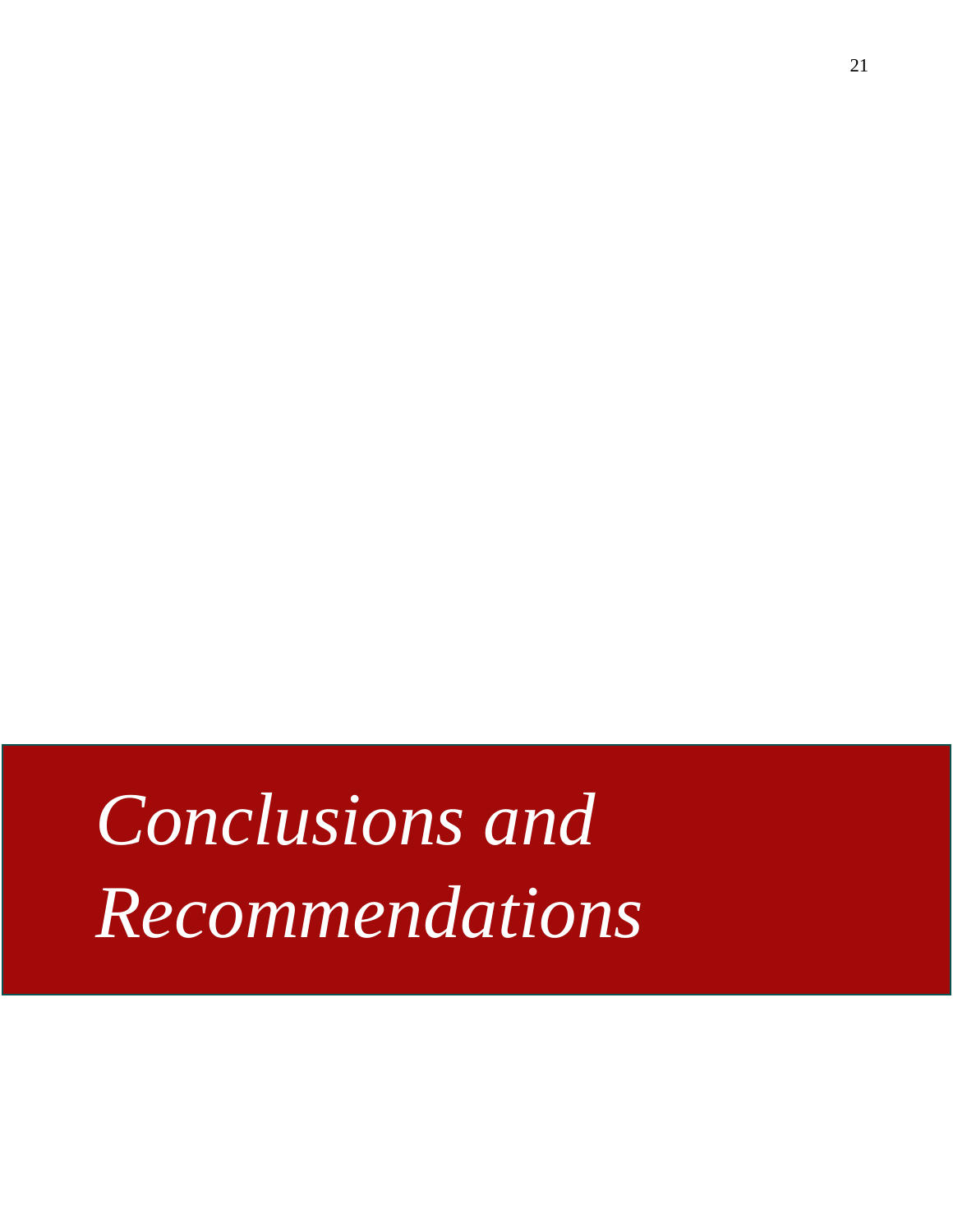#### **Conclusions and Recommendations**

A network that builds relationships between farmers and artists could benefit both communities by giving artists access to local materials and local farmers new customers.

Currently, there are no substantial networks promoting farmer-artist relationships despite the fact that there is strong interest on both sides to initiate and sustain a connection. The few interviews make it difficult to know exactly how many farmers and artists would consider this a beneficial opportunity. Also, due to the lack of qualitative data, information regarding necessary or potential technology is limited.

Future research on this subject might include contacting professionals when it's most convenient for these groups. For example, farmers are busy in the spring, summer, and fall, so perhaps future contact should be made during the winter season. Additionally, the COVID-19 pandemic likely increased stress on farmers and artists who were unable to lend time to this project.

Given the level of interest exhibited by the farmers interviewed, we recommend that future studies explore the uses of natural fibers that grow well in Maryland, but that aren't widely used by artists, such as hemp and flax. The network should also include processing businesses either with profiles or contact information. If there aren't facilities that process the farm products, further research in how to organize, prepare, and pitch new products to existing facilities should be explored. It was also noted that farmers and artists need places to process their products, to avoid the additional work themselves, and to support local businesses. These facilities should also be included in database built to connect farmers, producers, and artists.

Additionally, to build relationships between farmers and artists we recommend creating an online farmer's market that include sections dedicated to folk art and directories listing products for artists' use.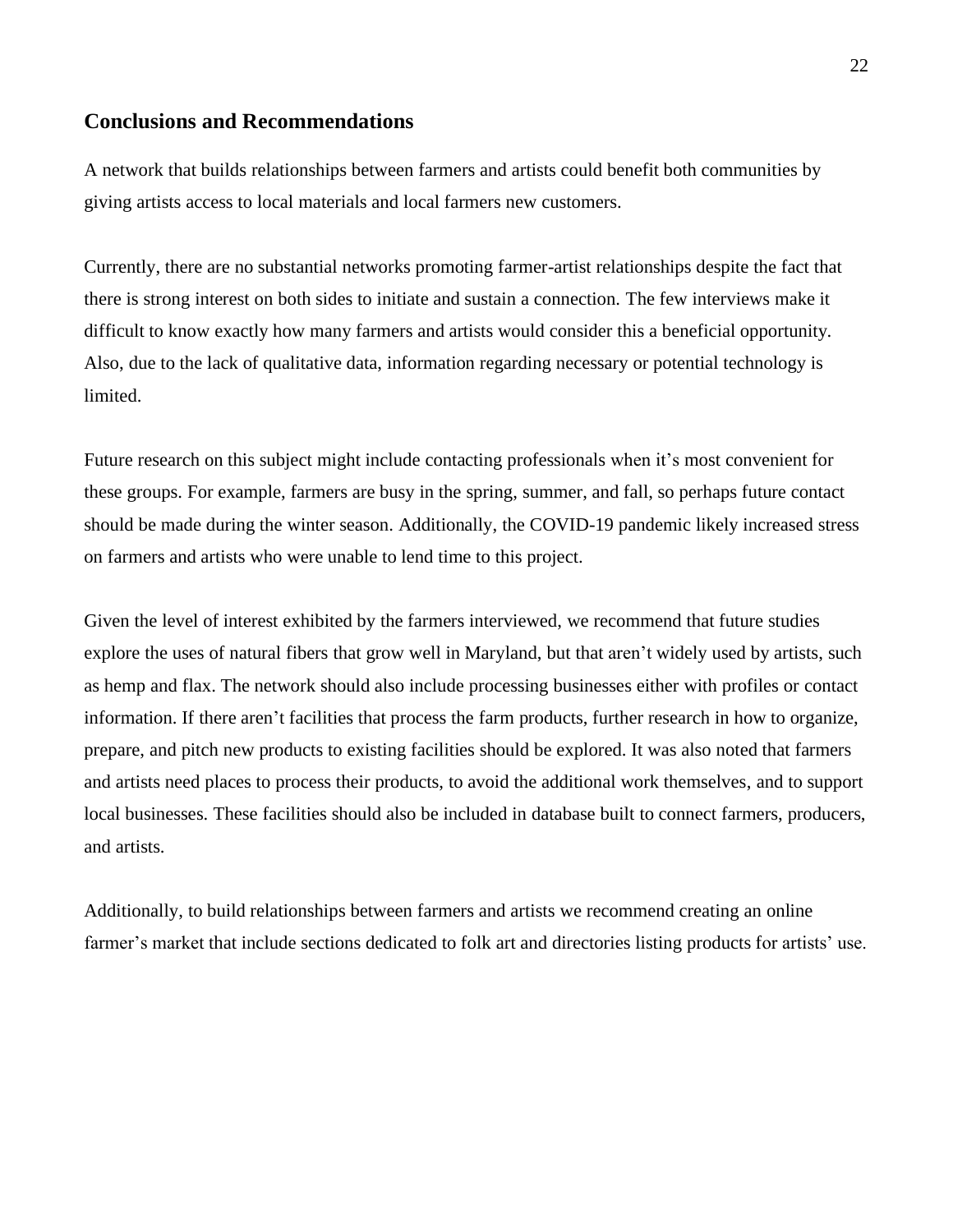## **References**

- *Benefits and Evolution of Precision Agriculture: USDA ARS*. (n.d.). Retrieved May 12, 2021, from [https://www.ars.usda.gov/oc/utm/benefits-and-evolution-of-precision-agriculture/.](https://www.ars.usda.gov/oc/utm/benefits-and-evolution-of-precision-agriculture/)
- *Flight to Freedom: Slavery and the Underground Railroad in Maryland*. (n.d.). <http://slavery.msa.maryland.gov/html/antebellum/pg.html.>
- *Folk Art.* (n.d.). Encyclopedia of Art Education. [http://www.visual-arts](http://www.visual-arts-cork.com/definitions/folk-art.htm#characteristics)[cork.com/definitions/folk-art.htm#characteristics](http://www.visual-arts-cork.com/definitions/folk-art.htm#characteristics)
- Food and Drug Administration. (1998). *Institutional Review Boards Frequently Asked Questions*. Retrieved from [https://www.fda.gov/regulatory-information/search-fda-guidance](https://www.fda.gov/regulatory-information/search-fda-guidance-documents/institutional-review-boards-frequently-asked-questions)[documents/institutional-review-boards-frequently-asked-questions.](https://www.fda.gov/regulatory-information/search-fda-guidance-documents/institutional-review-boards-frequently-asked-questions)
- *Gateway Artists Directory.* (n.d.). Gateway Arts District. http://mygatewayarts.org/work/directories/artists-directory/artists-directory1#.YI9fD7VKjIU Harmon, M. (2010, April 22). *Folk art.* Encyclopedia Britannica*.*  <https://www.britannica.com/art/folk-art-visual-arts>
- Maryland Manual On-line. (2020, November 19). *MARYLAND AT A GLANCE*. Maryland Agriculture, Farming.<https://msa.maryland.gov/msa/mdmanual/01glance/html/agri.html#crops>
- Ujamaa Cooperative Farming Alliance. (n.d.). *Home.* Ujamaa Cooperative Farming Alliance. <https://ujamaafarms.com/home>
- USDA. (2017). *Census of Agriculture - Prince George´s County*. Census of Agriculture 2017 Census Publications - State and County Profiles - Maryland. [https://www.nass.usda.gov/Publications/AgCensus/2017/Online\\_Resources/County\\_Profiles/Maryla](https://www.nass.usda.gov/Publications/AgCensus/2017/Online_Resources/County_Profiles/Maryland/) [nd/](https://www.nass.usda.gov/Publications/AgCensus/2017/Online_Resources/County_Profiles/Maryland/)
- Verta, A. (n.d.). *Prince George's County Tricentennial*. Retrieved May 12, 2021, fro[m](https://www.pghistory.org/PG/PG300/history.html) [https://www.pghistory.org/PG/PG300/history.html.](https://www.pghistory.org/PG/PG300/history.html)
- *What Is Folk Art*. (2014). International Folk Art Market. https://folkartmarket.org/what-is-folkart/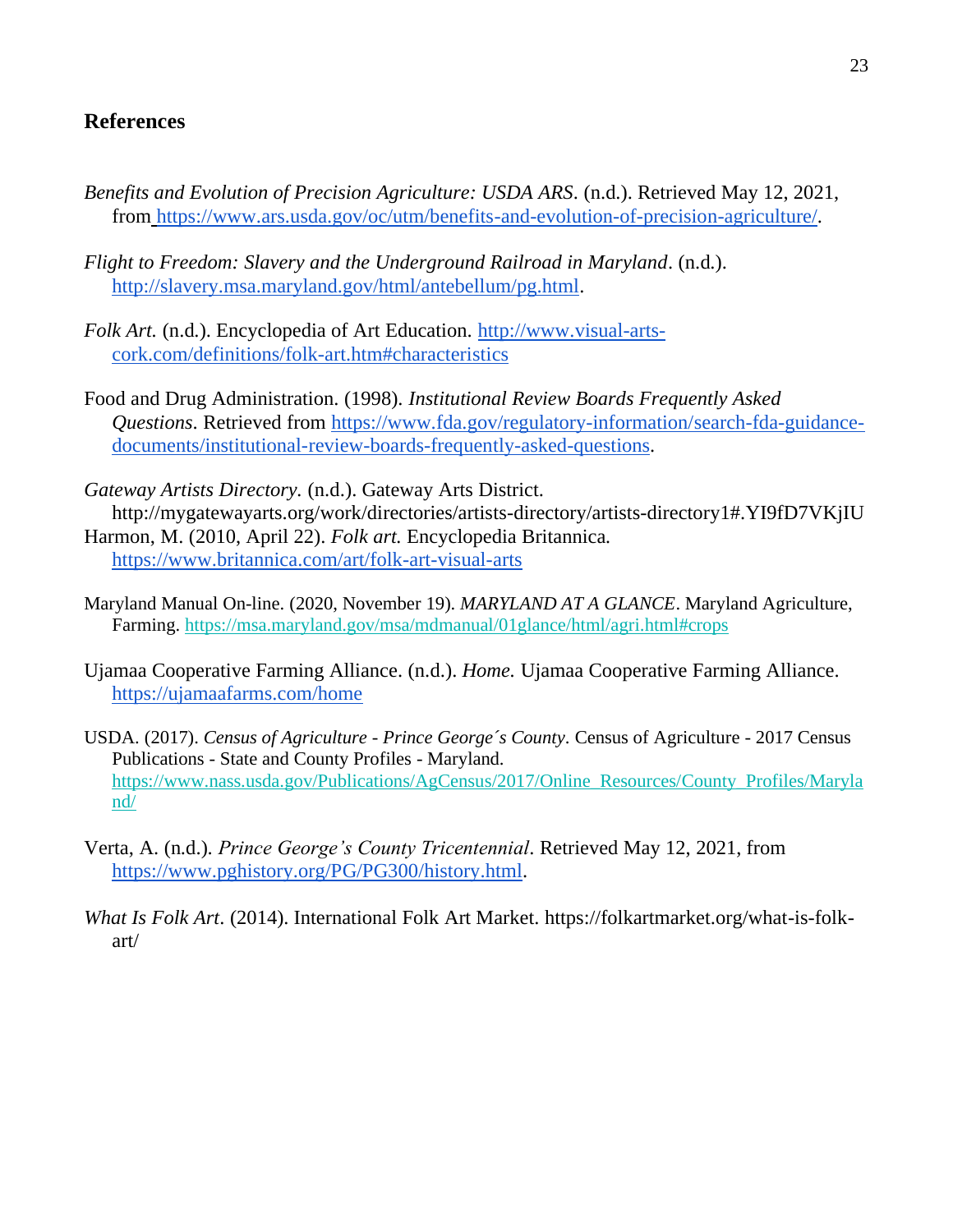## **Appendix**

#### *Appendix 1. Artist and Farmer Email Template*

#### Hello **XXXXX**,

Happy Spring! I hope your week is going well. We are a team of Undergraduate students from University of Maryland, College Park working with the Prince George's County Planning Department and PALS (Partnership for Action Learning in Sustainability) to conduct research on the connection between farmers and folk artists in Prince George's County, MD. Our goal is to understand the farmers and artists' work process, how their connections operate, and best practices for the future.

We were **impressed/inspired** by your work in **XXXXX** and thought our research would benefit greatly from your insights. Especially, sentence personalized to their specific work of farming or art. We would love to invite you to interview with us at your earliest convenience!

Attached to this email is a consent form and a detailed description of the interview process and our research. If you are interested in participating, please sign and return the consent form along with your availability. The interview will last about 30 minutes to 1 hour and you will be compensated for your time. We will also send you the list of questions in advance to give you ample time to prepare.

If you have any questions, feel free to reach out to us or our faculty supervisor, Dr. Izursa who is cc'd on this email. Thank you for your time and consideration, and we look forward to hearing from you soon!

Sincerely, Gaile, José, Ben, and Alee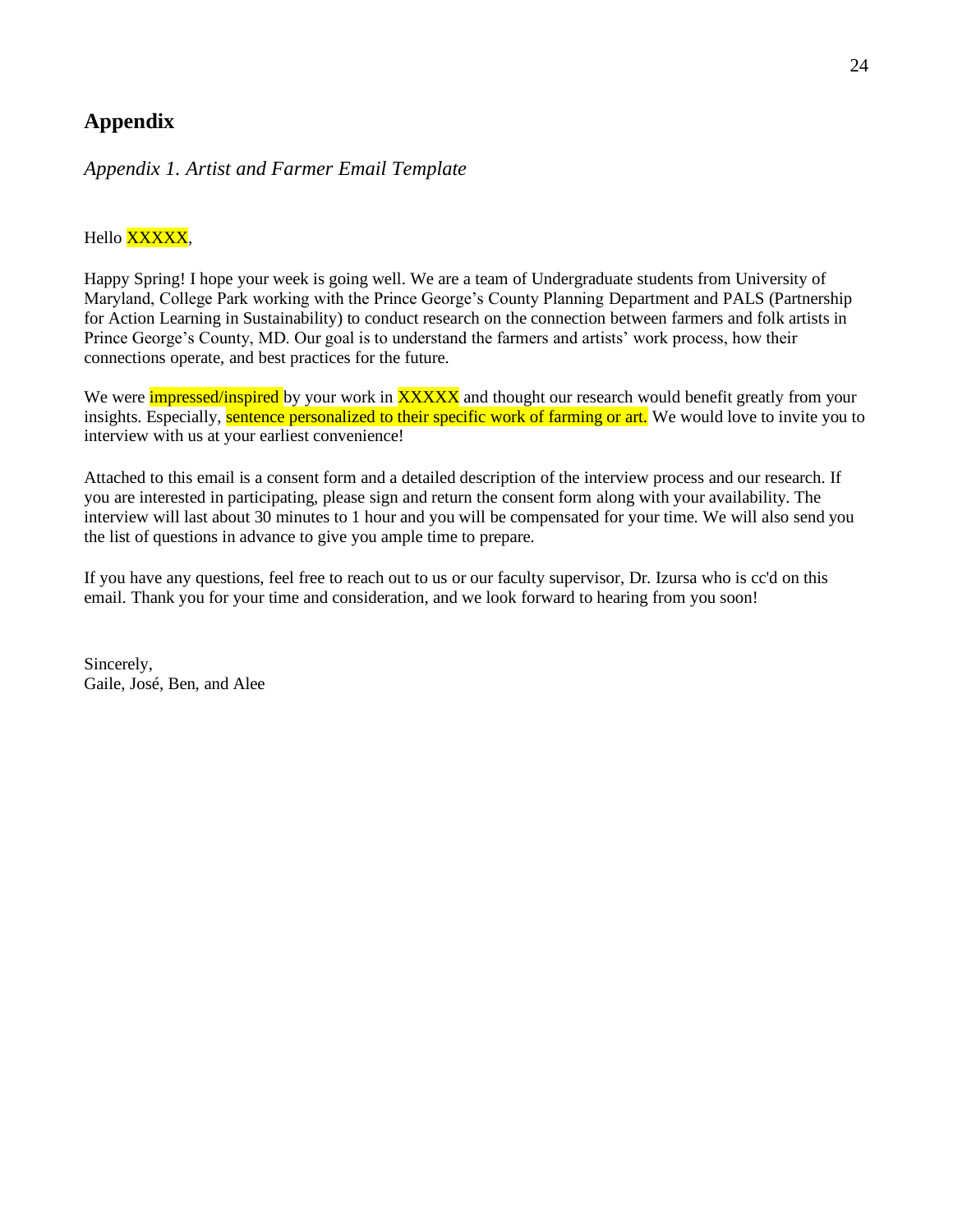

Partnership for Action Learning in Sustainability (PALS)

PALS Project Survey Instrument—Farmers

What do you currently grow on your farm that is used for producing art, such as fibers and dyes?

Are you skilled in processing the plants or fibers to produce finished products, e.g., dyes, or do you prefer to produce a raw product (plant material)?

Would you be interested in trying new crops or varieties, if there is a market for them?

Through what networks/ communities do you share information about harvests or sell crops/ products?

Are you aware of different methods of production and processing that you would like to learn about?

Are you aware of any technologies that you are interested in incorporating into your farming?

What are your thoughts towards Genetically Modified Organisms? Especially in food production?

Are you aware of the proportion of customers, such as artists, who utilize your products?

Do you currently have any relationships with artists? If so, how did it start and what has/has not worked well with partnering with them?

Notes/Additional Comments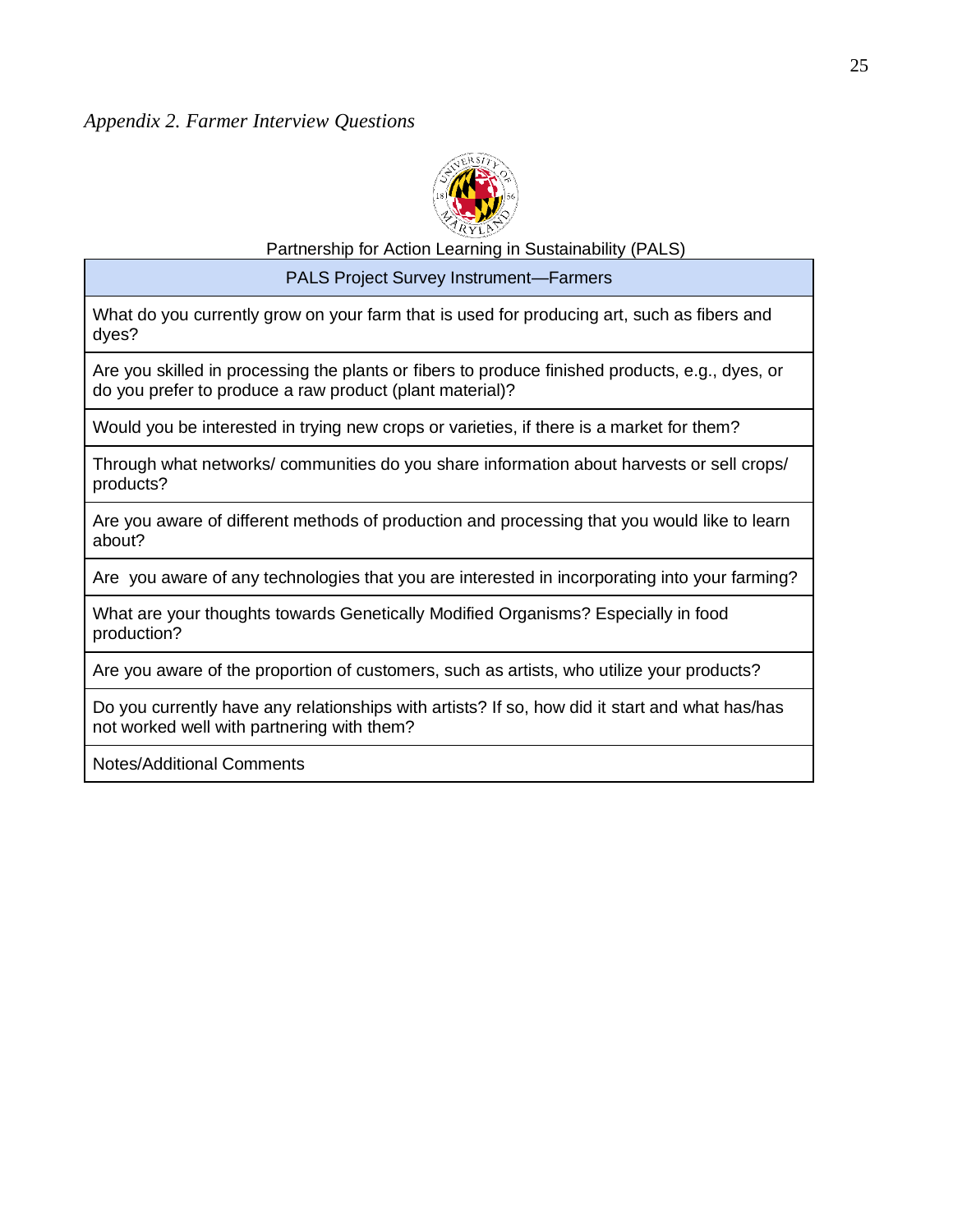

Partnership for Action Learning in Sustainability (PALS)

PALS Project Survey Instrument -- Artists

What kind of natural materials such as fibers, dyes, and plants do you currently use for your art and where do you obtain them?

How processed do these natural materials need to be? For example, for dyes, do you prefer receiving the plants to create the dyes yourself, or the finished dyes?

Depending on the material, product, or item, and its significance in the final product, do you always prefer quality over quantity, or are there components for which you prefer quantity over quality?

a. For each component, what are the characteristics that you value?

What technologies do you use to make your art? (machines for processing dyes, etc.)

Are you aware of any technologies that you are interested in incorporating into your art? a. How accessible are the new technologies for you?

Where do you get your component, natural materials? How can farmers reach more artists like yourself?

Do you currently have any professional relationships with farmers? If so, how did it start and what has/has not worked well with partnering with them

Notes/Additional Comments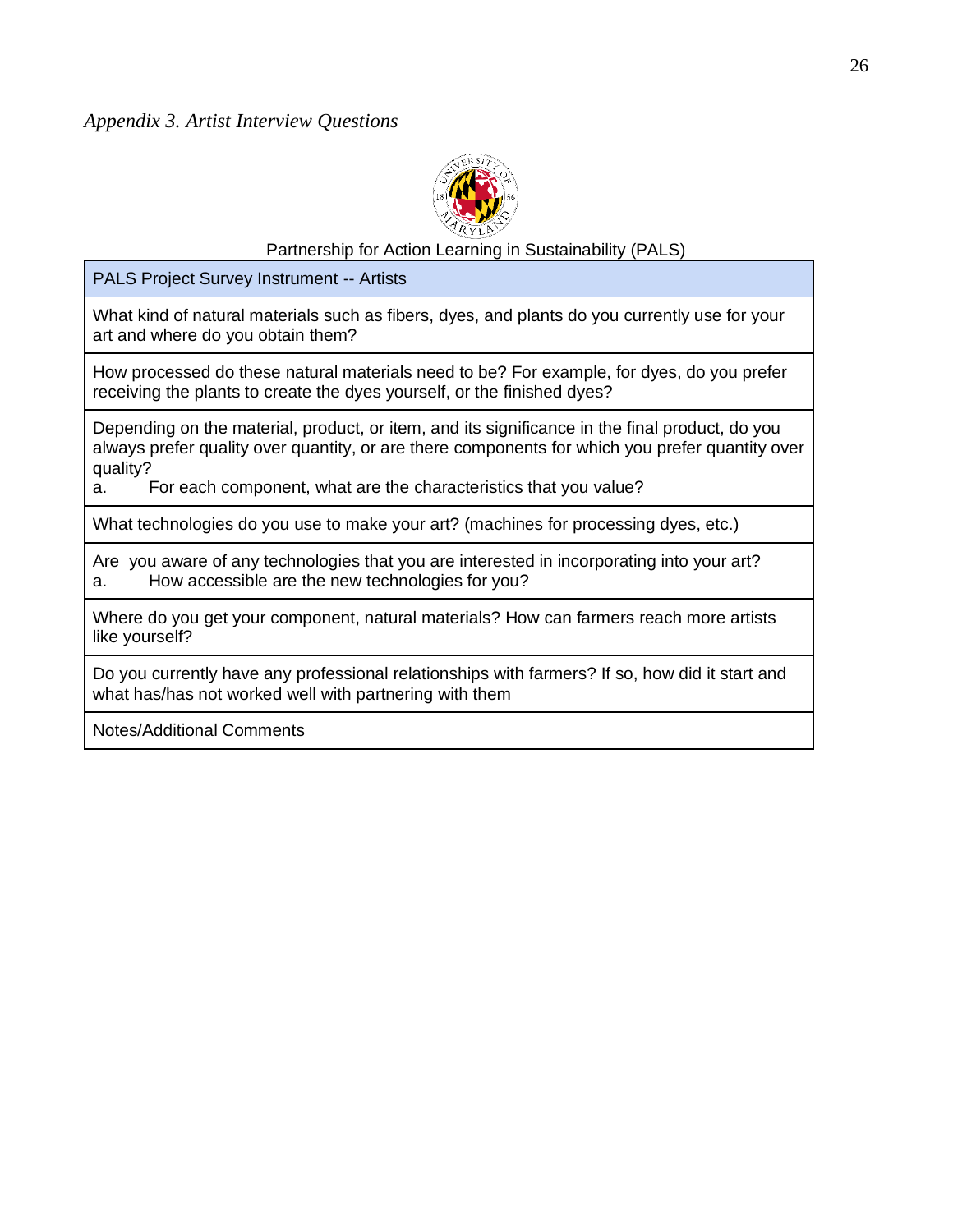#### **Institutional Review Board**

1204 Marie Mount Hall ● 7814 Regents Drive ● College Park, MD 20742 ● 301-405-4212 ● irb@umd.edu

| <b>Project Title</b>                                | Farming and Folk Art in Prince George's County                                                                                                                                                                                                                                                                                                                                                                                                                                                                                                                                                                                                                                                                                                                                                                                                                           |
|-----------------------------------------------------|--------------------------------------------------------------------------------------------------------------------------------------------------------------------------------------------------------------------------------------------------------------------------------------------------------------------------------------------------------------------------------------------------------------------------------------------------------------------------------------------------------------------------------------------------------------------------------------------------------------------------------------------------------------------------------------------------------------------------------------------------------------------------------------------------------------------------------------------------------------------------|
| <b>Purpose of the</b><br><b>Study</b>               | This research is being conducted by Dr. Jose-Luis Izursa at the University<br>of Maryland, College Park. We are inviting you to participate in this<br>research project because you are a [farmer] [artist] resident of Prince<br>George's County. The purpose of this research project is to evaluate the<br>linkages between folk art and farming and depict a list of opportunities that<br>will benefit both, farmers and artists. The former ones by securing a market<br>for specific products harvested in their farms and the artists by having a<br>source for the products they need.                                                                                                                                                                                                                                                                          |
| <b>Procedures</b>                                   | The procedures involve:<br>As a potential respondent, you will be initially contacted by email by one<br>of the team members.<br>If you accept to participate, please sign this consent form and send it<br>$\bullet$<br>back via email.<br>Once you give your consent to participate, the team member<br>$\bullet$<br>conducting the interview will record the interview on Zoom and take<br>notes as well.<br>Here is an example of the questions that will be asked:<br>$\bullet$<br>If you are an artist:<br>$\bullet$<br>$\circ$ What kind of natural materials such as fibers, dyes, and plants<br>do you currently use for your art and where do you obtain them?<br>If you are a farmer:<br>$\circ$ What do you currently grow on your farm that are used for<br>producing art, such as fibers and dyes?<br>Each interview will last for approximately one hour. |
| <b>Potential Risks</b><br>and<br><b>Discomforts</b> | There are no risks from participating in this research study. There are no<br>questions that may cause discomfort to the participants. Participants will be<br>able to skip or decline to answer questions.                                                                                                                                                                                                                                                                                                                                                                                                                                                                                                                                                                                                                                                              |
| <b>Potential</b><br><b>Benefits</b>                 | There are no direct benefits from participating in this research. However, we<br>anticipate that based on the study outcome, artists will be aware of potential<br>local providers for the materials they use and farmers will be aware of the<br>potential buyers (artists) for some of their products.                                                                                                                                                                                                                                                                                                                                                                                                                                                                                                                                                                 |

## **CONSENT TO PARTICIPATE**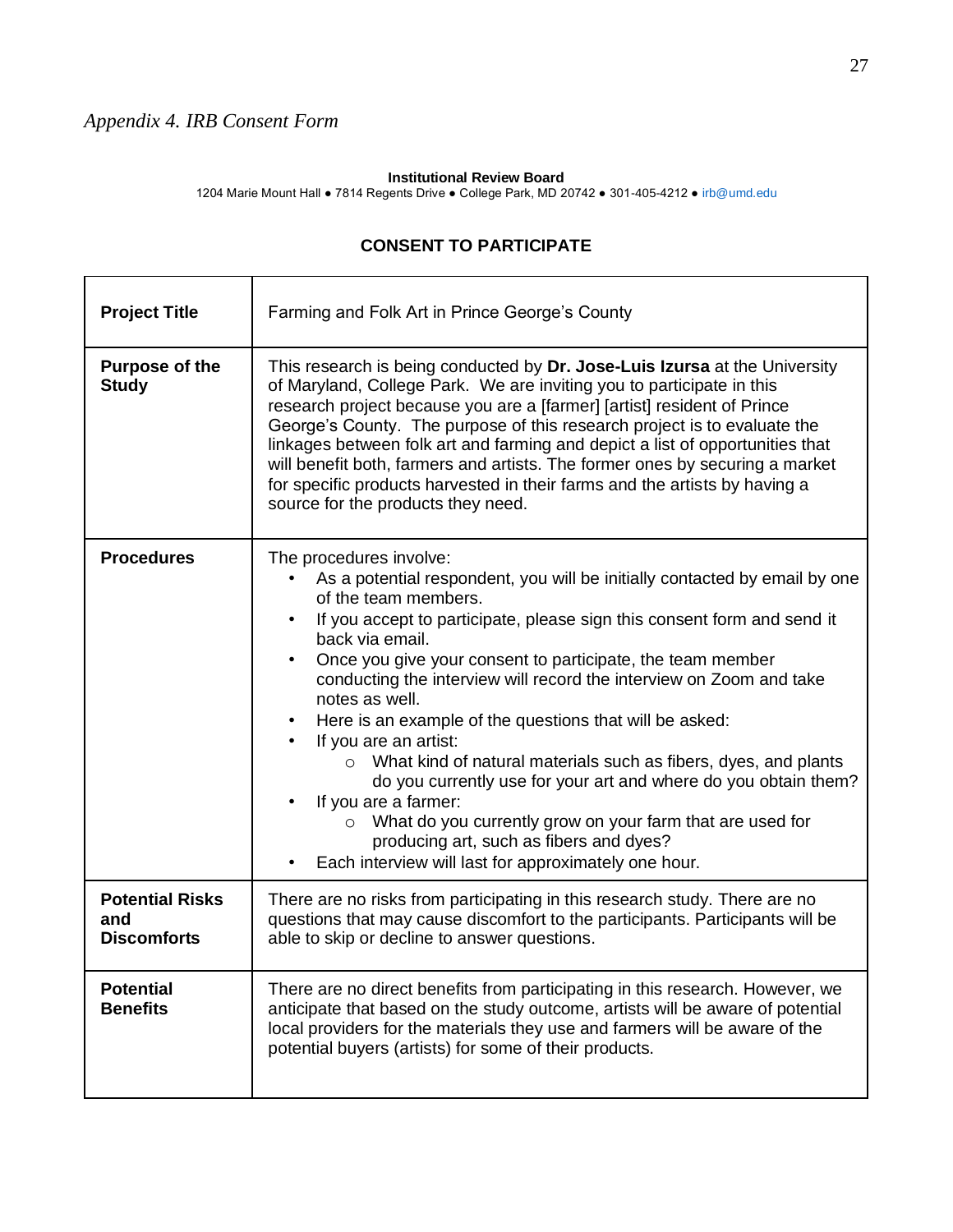| <b>Confidentiality</b>                                     | Any potential loss of confidentiality will be minimized by storing data in a<br>secure location such as: locked office, locked cabinet, password protected<br>computer.                                                                                                                                                                                                         |
|------------------------------------------------------------|---------------------------------------------------------------------------------------------------------------------------------------------------------------------------------------------------------------------------------------------------------------------------------------------------------------------------------------------------------------------------------|
|                                                            | If we write a report or article about this research project, your identity will be<br>protected to the maximum extent possible. Your information may be shared<br>with representatives of the University of Maryland, College Park or<br>governmental authorities if you or someone else is in danger or if we are<br>required to do so by law.                                 |
| <b>Right to</b><br><b>Withdraw and</b><br><b>Questions</b> | Your participation in this research is completely voluntary. You may choose<br>not to take part at all. If you decide to participate in this research, you may<br>stop participating at any time. If you decide not to participate in this study or if<br>you stop participating at any time, you will not be penalized or lose any<br>benefits to which you otherwise qualify. |
|                                                            | If you decide to stop taking part in the study, if you have questions, concerns,<br>or complaints, or if you need to report an injury related to the research, please<br>contact the investigator:                                                                                                                                                                              |
|                                                            | Dr. Jose-Luis Izursa<br>1457B Animal Science/Ag Engineering Building (Bldg. #142)<br>College Park, MD 20742<br>jlizursa@umd.edu<br>301-405-1195                                                                                                                                                                                                                                 |
|                                                            | Dr. Debasmita Patra<br>0512B Animal Science/Ag Engineering Building (Bldg. #142)<br>College Park, MD 20742<br>dpatra@umd.edu<br>301-405-7964                                                                                                                                                                                                                                    |
| <b>Participant</b><br><b>Rights</b>                        | If you have questions about your rights as a research participant or wish to<br>report a research-related injury, please contact:                                                                                                                                                                                                                                               |
|                                                            | University of Maryland College Park<br><b>Institutional Review Board Office</b><br>1204 Marie Mount Hall<br>College Park, Maryland, 20742<br>E-mail: irb@umd.edu<br>Telephone: 301-405-0678                                                                                                                                                                                     |
|                                                            | For more information regarding participant rights, please visit:<br>https://research.umd.edu/irb-research-participants                                                                                                                                                                                                                                                          |
|                                                            | This research has been reviewed according to the University of Maryland,<br>College Park IRB procedures for research involving human subjects.                                                                                                                                                                                                                                  |